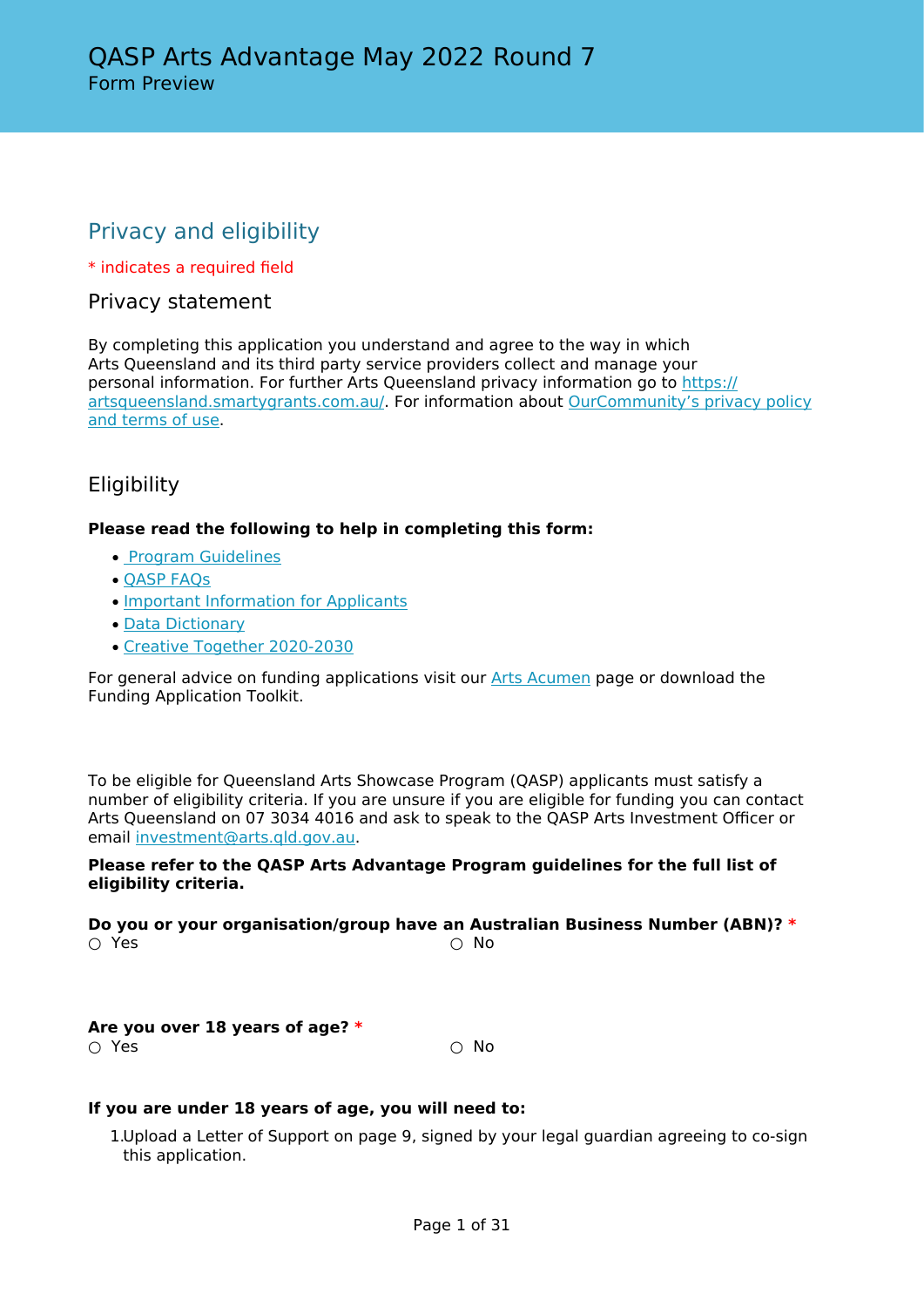| Has your application been endorsed by your legal guardian? *<br>$\circ$ Yes                                                                             |            | $\circ$ No                                                                                                         |  |
|---------------------------------------------------------------------------------------------------------------------------------------------------------|------------|--------------------------------------------------------------------------------------------------------------------|--|
| Are you or your organisation based in Queensland? *<br>$\circ$ Yes                                                                                      |            | $\circ$ No                                                                                                         |  |
| $\circ$ Yes                                                                                                                                             |            | Have you or your organisation received Arts Queensland funding before? *<br>$\circ$ No                             |  |
| Under what applicant name? *                                                                                                                            |            |                                                                                                                    |  |
| In what year/s? $*$                                                                                                                                     |            |                                                                                                                    |  |
| Under what program/s? $*$                                                                                                                               |            |                                                                                                                    |  |
| previous Arts Queensland funding? *<br>$\circ$ Yes                                                                                                      | $\circ$ No | Have you or your organisation satisfied the reporting requirements of any<br>$\bigcirc$ N/A                        |  |
| funding you are ineligible to apply for further funding.                                                                                                |            | If you have any outstanding reporting for previously received Arts Queensland                                      |  |
| $\circ$ Yes                                                                                                                                             |            | Have you only submitted one application under this ABN in this round? $*$<br>$\circ$ No                            |  |
| Have you ever been employed by Arts Queensland? *<br>$\circ$ Yes<br>should consult the 'Important Information for Applicants' document before applying. |            | $\bigcirc$ No<br>Employees of Arts Statutory Bodies and the Department of Communities, Housing and Digital Economy |  |
| $\bigcirc$ Yes                                                                                                                                          |            | If yes, did your employment cease more than six months before applying? $*$<br>$\bigcirc$ No                       |  |
| $\circ$ Yes<br>Link to the <b>Guidelines</b>                                                                                                            |            | Have you satisfied the eligibility criteria as outlined in the guidelines? $*$<br>$\circ$ No                       |  |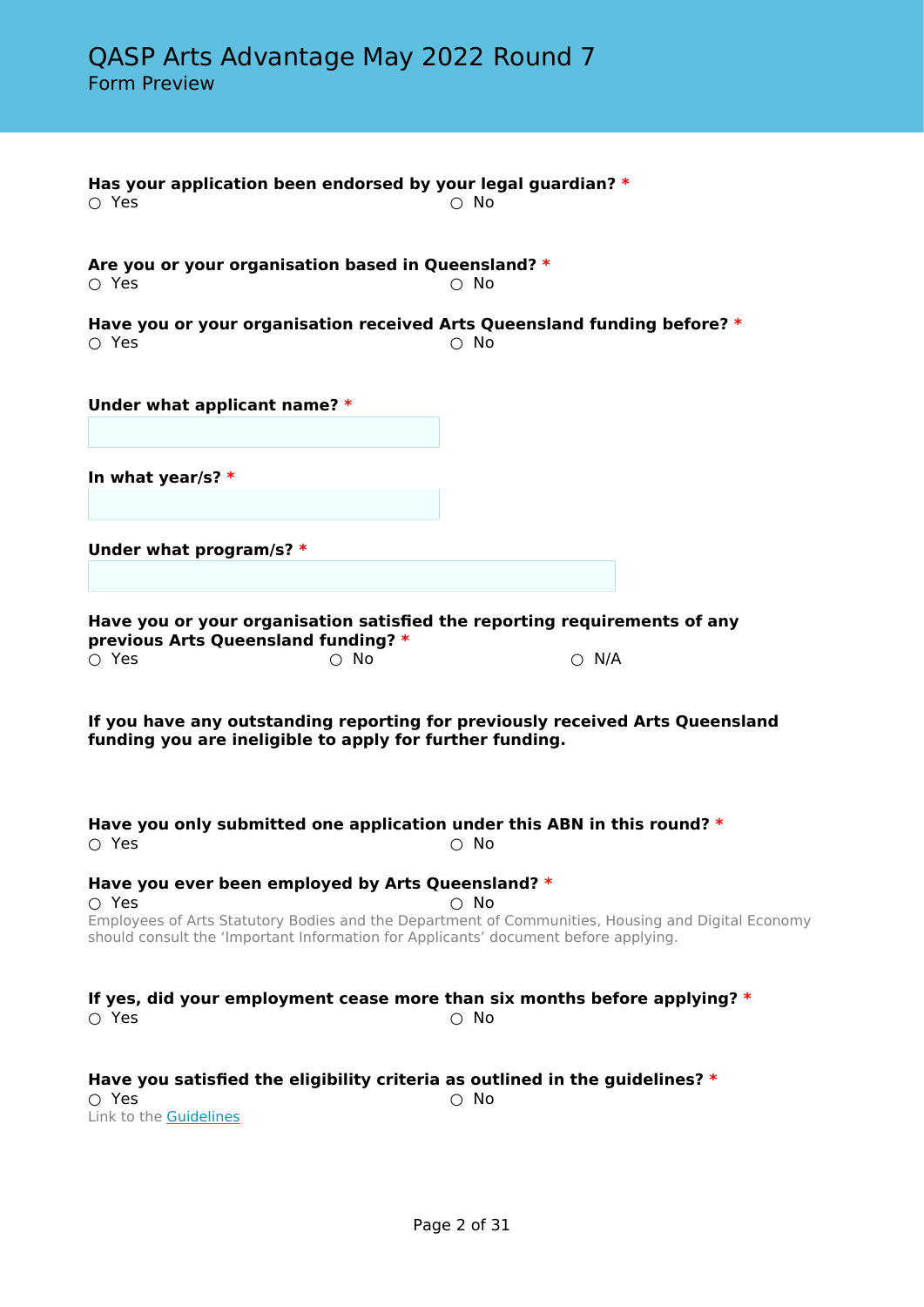**Your application is not saved until you click on the Save Progress Button. Please ensure that you regularly save your application.**

# Applicant details

\* indicates a required field

Applicant contact details

**Are you applying as an \***

If you are applying as a Group/Collective/Artist Run Initiative and have an ABN registered in your Group/Collective/Arts Run Initiative name, select Organisation in the check box below.

If you do NOT have an ABN registered in your Group/Collective/Artist Run Initiative name, select Individual in the check box below and enter the contact details of the person with a registered ABN.

| <b>Applicant Name *</b>                                                       | $\bigcirc$ Individual<br><b>Organisation Name</b>                                                                   |                                                                                                                     | $\circ$ Organisation |  |  |
|-------------------------------------------------------------------------------|---------------------------------------------------------------------------------------------------------------------|---------------------------------------------------------------------------------------------------------------------|----------------------|--|--|
|                                                                               | <b>Title</b>                                                                                                        | <b>First Name</b>                                                                                                   | Last Name            |  |  |
| What is the name of<br>your Group/Collective/<br><b>Artist Run Initiative</b> |                                                                                                                     | <b>Organisation Name</b>                                                                                            |                      |  |  |
|                                                                               |                                                                                                                     |                                                                                                                     |                      |  |  |
| Street address *                                                              | Address                                                                                                             |                                                                                                                     |                      |  |  |
|                                                                               | If your address is not found, click on - Can't find my address -<br>and fill out the address in the space provided. |                                                                                                                     |                      |  |  |
| Postal address *                                                              | <b>Address</b>                                                                                                      |                                                                                                                     |                      |  |  |
|                                                                               |                                                                                                                     | If your address is not found, click on - Can't find my address -<br>and fill out the address in the space provided. |                      |  |  |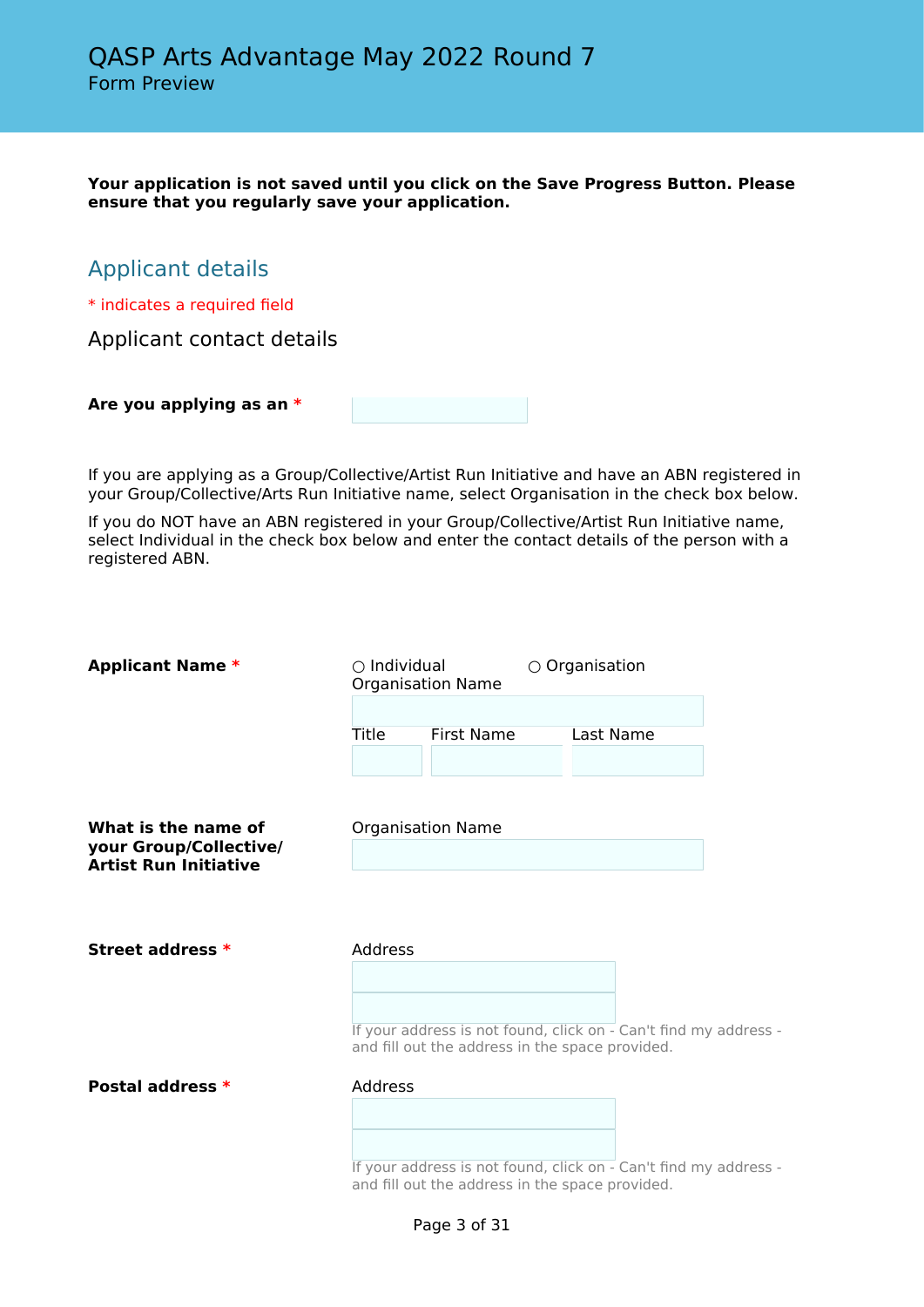| Daytime contact number                                         |               |                                                               |           |
|----------------------------------------------------------------|---------------|---------------------------------------------------------------|-----------|
|                                                                |               | Please enter area code                                        |           |
| <b>Mobile phone number</b>                                     |               | Must be an Australian phone number.                           |           |
| <b>Applicant website</b>                                       |               |                                                               |           |
|                                                                | Must be a URL |                                                               |           |
| Primary contact email *                                        |               | Must be an email address.                                     |           |
| For Organisations or Groups/Collectives/Artist Run Initiatives |               |                                                               |           |
| Legal status (e.g.<br>Incorp. assoc.) $*$                      |               |                                                               |           |
| <b>Contact person for this</b><br>application *                | Title         | <b>First Name</b>                                             | Last Name |
| <b>Position in the</b><br>organisation *                       |               |                                                               |           |
| Office contact number *                                        |               |                                                               |           |
|                                                                |               | Must be an Australian phone number.<br>Please enter area code |           |
| <b>Contact Mobile Phone</b><br><b>Number</b>                   |               | Must be an Australian phone number.                           |           |
| Contact email *                                                |               |                                                               |           |

Must be an email address.

State Electorate and Local Government Area (LGA)

To find your State Electorate and LGA, search the **[Electoral Commission Queensland](https://www.ecq.qld.gov.au/electoral-boundaries/where-is-my-electorate) [website](https://www.ecq.qld.gov.au/electoral-boundaries/where-is-my-electorate)** using the street address you have entered in this application.

Then use the Drop-down below to enter your State Electorate and LGA.

**Select your State Scroll through the alphabetic listing to select the State Electorate** name **Select your Local Government Area (LGA) \*** Scroll through the alphabetic listing to select the LGA name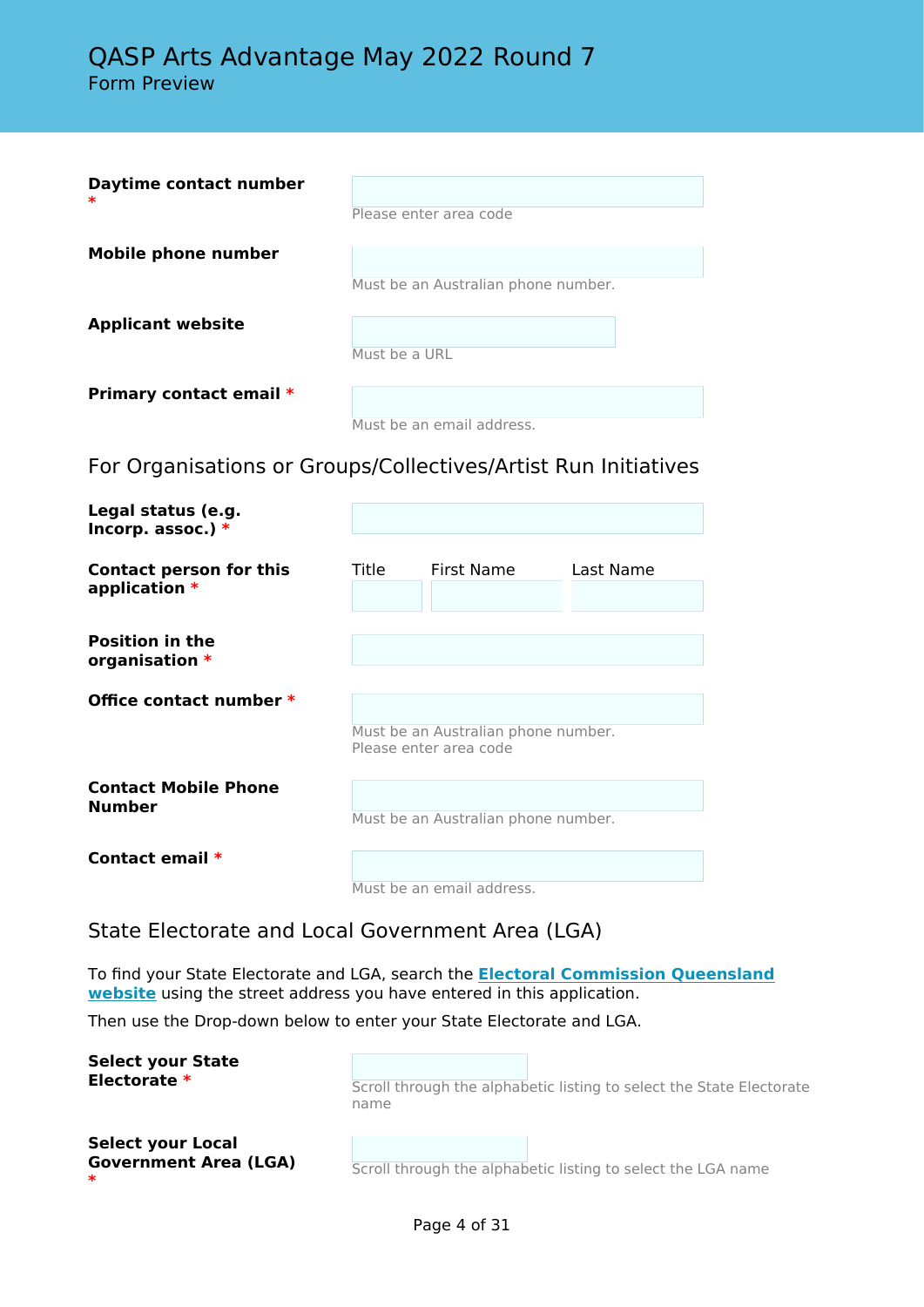# Australian Business Number (ABN) details

#### **ABN must be registered in the same name as the applicant name.**

| <b>Applicant ABN *</b>                                         |                                                                                                                                                |                              |  |  |  |
|----------------------------------------------------------------|------------------------------------------------------------------------------------------------------------------------------------------------|------------------------------|--|--|--|
|                                                                | The ABN provided will be used to look up the following<br>information. Click Lookup above to check that you have<br>entered the ABN correctly. |                              |  |  |  |
|                                                                | Information from the Australian Business Register                                                                                              |                              |  |  |  |
|                                                                | <b>ABN</b>                                                                                                                                     |                              |  |  |  |
|                                                                | Entity name                                                                                                                                    |                              |  |  |  |
|                                                                | <b>ABN</b> status                                                                                                                              |                              |  |  |  |
|                                                                | Entity type                                                                                                                                    |                              |  |  |  |
|                                                                | Goods & Services Tax (GST)                                                                                                                     |                              |  |  |  |
|                                                                | <b>DGR Endorsed</b>                                                                                                                            |                              |  |  |  |
|                                                                | ATO Charity Type                                                                                                                               | More information             |  |  |  |
|                                                                | <b>ACNC Registration</b><br><b>Tax Concessions</b>                                                                                             |                              |  |  |  |
|                                                                |                                                                                                                                                |                              |  |  |  |
|                                                                | Main business location                                                                                                                         |                              |  |  |  |
|                                                                | Must be an ABN.                                                                                                                                |                              |  |  |  |
| <b>GST Registered *</b>                                        | $\circ$ Yes                                                                                                                                    | No<br>∩                      |  |  |  |
| <b>Operating entity</b>                                        | For profit<br>$\bigcirc$                                                                                                                       | Not for profit<br>$\bigcirc$ |  |  |  |
| <b>Trading name or</b><br>professional name (if<br>different)? |                                                                                                                                                |                              |  |  |  |

# Statistical information

Information in this section is not used to assess your application. Information you provide will be aggregated and used to review access to Arts Queensland funding programs.

If you are an individual applicant, do you personally identify as belonging to any of the groups below? If you are a group or applying as an organisation, does your group/ organisation primarily exist for any of the groups below? (Tick only those that apply)

| Do you or your group/<br>organisation identify<br>with any of the groups | $\Box$ Aboriginal peoples                                                                                               | $\Box$ People from culturally<br>and linguistically diverse<br>backgrounds                                              |
|--------------------------------------------------------------------------|-------------------------------------------------------------------------------------------------------------------------|-------------------------------------------------------------------------------------------------------------------------|
| below?                                                                   | □ Torres Strait Islander<br>peoples<br>$\Box$ Australian South Sea<br>Islander peoples<br>$\Box$ Regional Queenslanders | $\Box$ Older people (over 55<br>years of age)<br>$\Box$ Youth (12 - 25 years of<br>age)<br>$\Box$ Children (0-11 years) |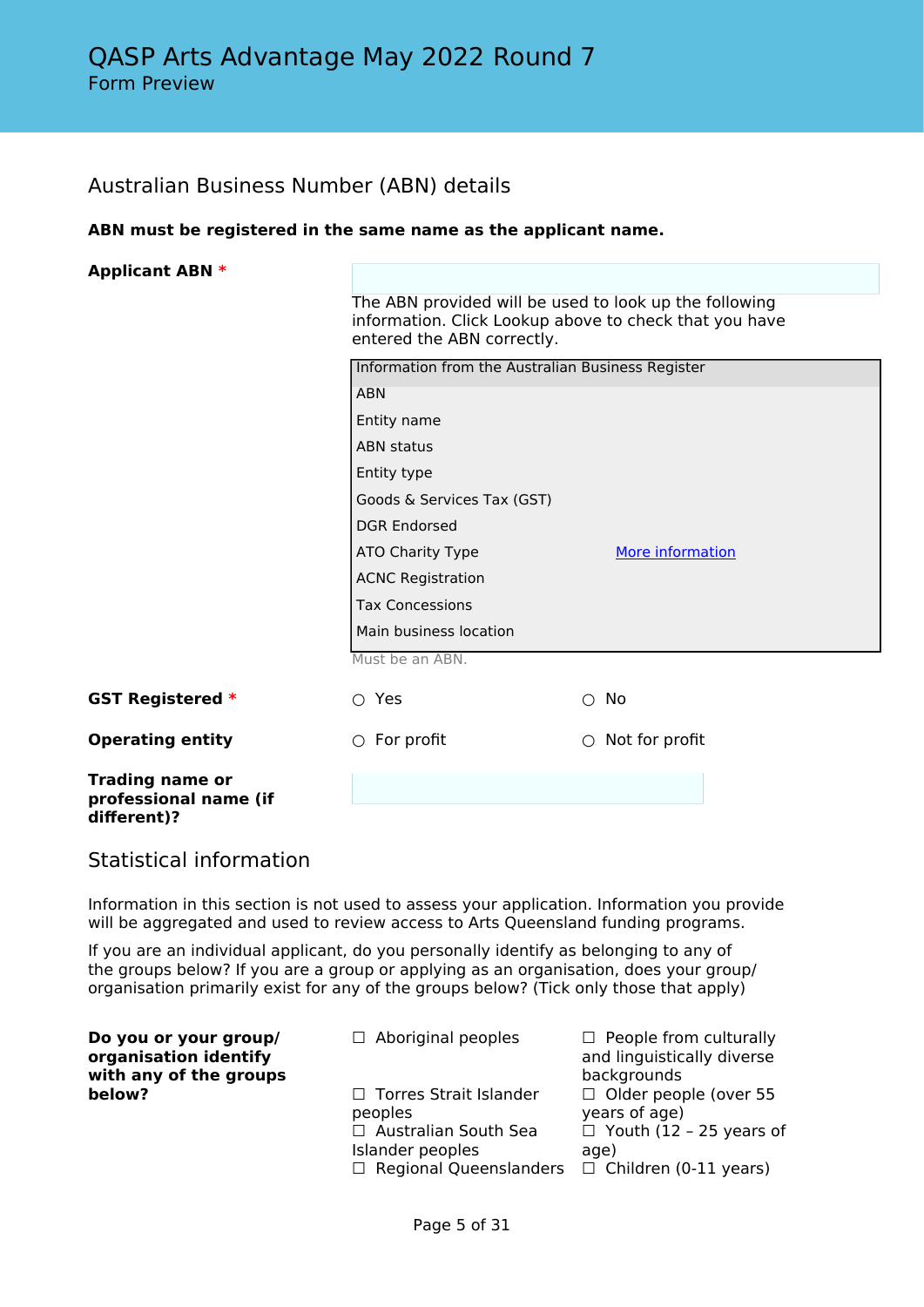□ People with disability □ LGBTIQ+

**Gender \*** ○ Male ○ Gender diverse

○ Prefer not to disclose

**Your application is not saved until you click on the Save Progress Button. Please ensure that you regularly save your application.**

# Project/Program summary

\* indicates a required field

What is the main art form area of your project / program for assessment purposes? (please select one only)

| Art form *                                  | $\circ$ Classical Music<br>○ Contemporary Music<br>$\circ$ Community Engagement $\circ$ Writing<br>$\bigcirc$ Dance            | $\bigcirc$ Theatre<br>○ Visual arts, craft and<br>design<br>$\bigcirc$ Other |  |  |
|---------------------------------------------|--------------------------------------------------------------------------------------------------------------------------------|------------------------------------------------------------------------------|--|--|
| <b>Other art form (please</b><br>specify) * |                                                                                                                                |                                                                              |  |  |
| Project/Program summary                     |                                                                                                                                |                                                                              |  |  |
| <b>Title of project/program</b>             |                                                                                                                                |                                                                              |  |  |
| <b>Brief project description</b>            |                                                                                                                                |                                                                              |  |  |
|                                             | Word count:<br>Provide a short description of your project (Maximum 50 words)                                                  |                                                                              |  |  |
| AQ funding request *                        | $\frac{1}{2}$                                                                                                                  |                                                                              |  |  |
|                                             | Note: The AQ funding request field will populate<br>once you have completed Section 7 : Budget -<br><b>Income and Expenses</b> |                                                                              |  |  |
| Project start date *                        | Must be a date and no earlier than 1/10/2022.                                                                                  |                                                                              |  |  |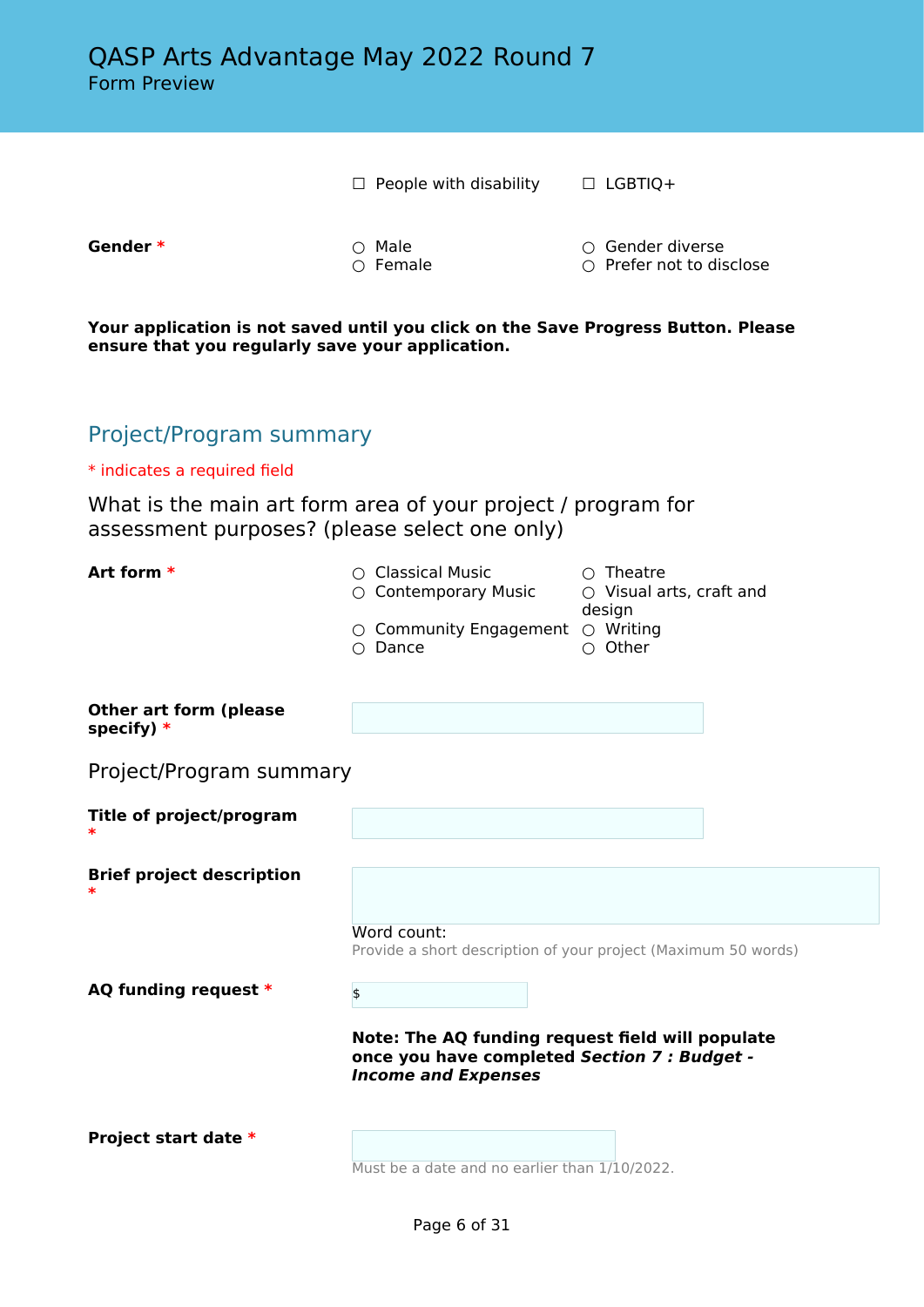| Project end date *                                                                                                                           |                |                                | Must be a date and between 1/10/2022 and 1/10/2023. |  |
|----------------------------------------------------------------------------------------------------------------------------------------------|----------------|--------------------------------|-----------------------------------------------------|--|
| What is the goal of this<br>project? *                                                                                                       |                |                                |                                                     |  |
|                                                                                                                                              | Word count:    | Must be no more than 50 words. |                                                     |  |
| <b>How many Queensland artists/arts</b><br>workers are involved in the project/<br>program? *                                                |                |                                |                                                     |  |
| Have you received funding from any<br><b>Arts Queensland funding program</b><br>to support this project? (current or<br>previous stages) $*$ |                | $\circ$ Yes                    | $\circ$ No                                          |  |
| What part of the project<br>was funded? $*$                                                                                                  |                |                                |                                                     |  |
| Has this funding been<br>successfully acquitted<br>by AQ? $*$                                                                                | $\bigcirc$ Yes |                                | $\bigcirc$ No                                       |  |
| <b>Please explain why it</b><br>has not been acquitted.<br>∗                                                                                 |                |                                |                                                     |  |

Only complete the section below if your project **specifically and directly** targets people from one or more of these groups.

# **Is your project aimed at specific communities as participants and/or audiences?**<br>  $\Box$  Aboriginal peoples  $\Box$  People from culturally and linguistically

- 
- ☐ Torres Strait Islander peoples ☐ Older people (over 55 years of age) □ Australian South Sea Islander peoples □ Youth (12 – 25 years on □ Regional Queenslanders □ □ Children (0-11 years)
- □ Regional Queenslanders
- □ People with disability □ □ LGBTIQ+
- $\Box$  People from culturally and linguistically diverse backgrounds
- 
- 
- -

# Locations

\* indicates a required field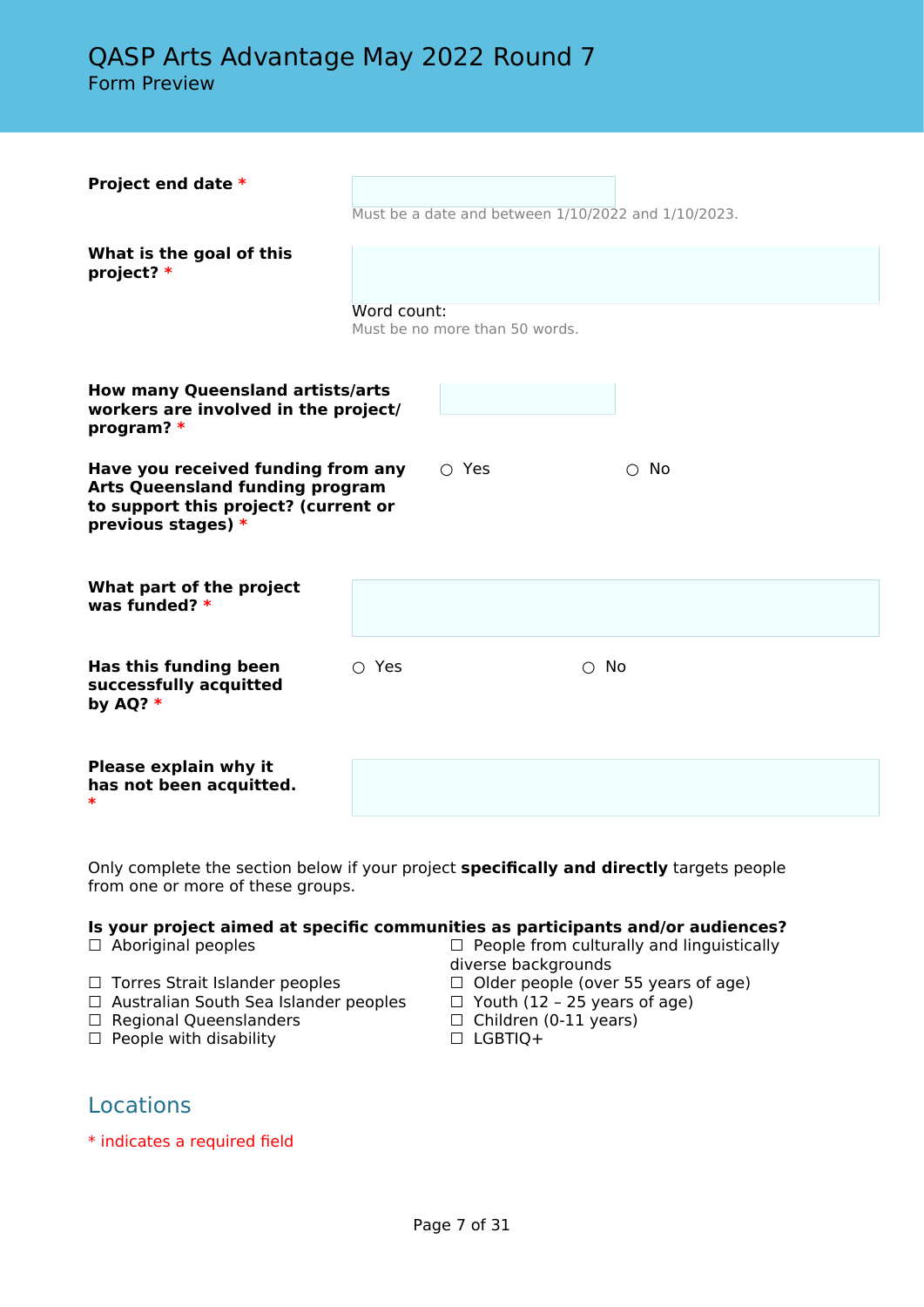Select the number of locations where your project will be delivered. If more than 10 locations please contact the QASP Program Manager on 07 3034 4016.

#### **Please note: If you enter data for a location and then want to remove the location you MUST delete the data entered for that location.**

| <b>Number of Locations *</b> |  |
|------------------------------|--|
|                              |  |

# Location 1

Select the first location from the dropdown list. If your location is **not listed select Other** then type in the name of the town. Then select the **activity types** at this location.

**For definitions of the activity types, please refer to the [Data Dictionary](https://publications.qld.gov.au/dataset/qasp/resource/99c9d422-5920-485f-88e7-e558c278b68d).**

| Location $1*$<br>Location 1 address *<br>Address | Activity types *<br>Productions<br>П.<br>П.<br>Performances<br>$\Box$ Exhibitions<br>Workshops<br>$\Box$<br>□ Creative Developments<br>Publications<br>$\Box$ |
|--------------------------------------------------|---------------------------------------------------------------------------------------------------------------------------------------------------------------|
|                                                  |                                                                                                                                                               |
|                                                  |                                                                                                                                                               |
|                                                  |                                                                                                                                                               |



No. of activities No. of participants No. of attendees

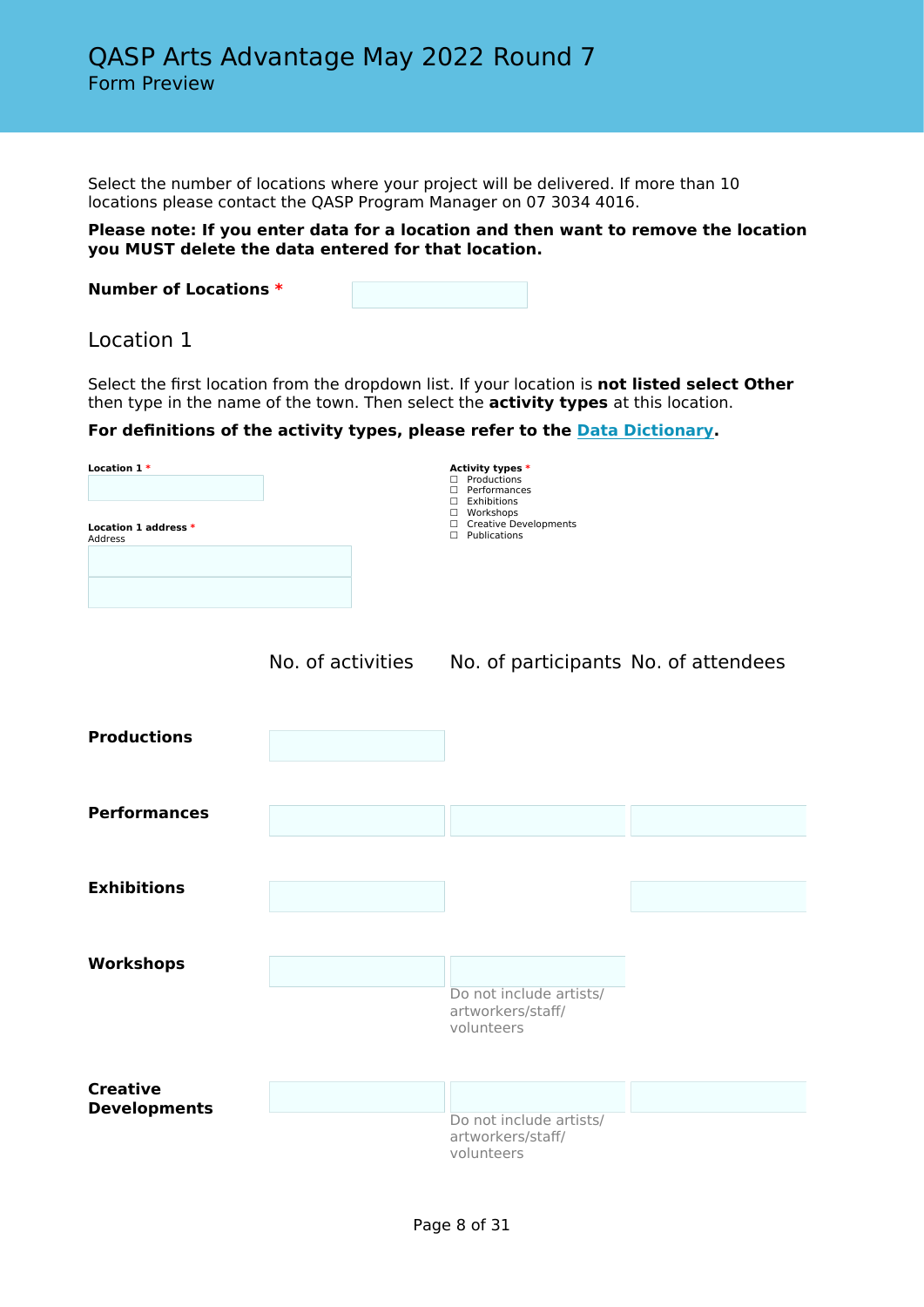**Publications** Readership **Location 1 - Totals** This number/amount is calculated. This number/amount is calculated. This number/amount is calculated.

# Location 2

Select the second location from the dropdown list. If your location is **not listed select Other** then type in the name of the town. Then select the **activity types** at this location**.**

| Location 2 *<br>Location 2 address *<br>Address |                   | Activity types *<br>$\Box$ Productions<br>□ Performances<br>$\Box$ Exhibitions<br>□ Workshops<br>□ Creative Developments<br>$\Box$ Publications |  |
|-------------------------------------------------|-------------------|-------------------------------------------------------------------------------------------------------------------------------------------------|--|
|                                                 | No. of activities | No. of participants No. of attendees                                                                                                            |  |
| <b>Productions</b>                              |                   |                                                                                                                                                 |  |
| <b>Performances</b>                             |                   |                                                                                                                                                 |  |
| <b>Exhibitions</b>                              |                   |                                                                                                                                                 |  |
| Workshops                                       |                   | Do not include artists/<br>artworkers/staff/<br>volunteers                                                                                      |  |
| <b>Creative</b><br><b>Developments</b>          |                   | Do not include artists/<br>artworkers/staff/<br>volunteers                                                                                      |  |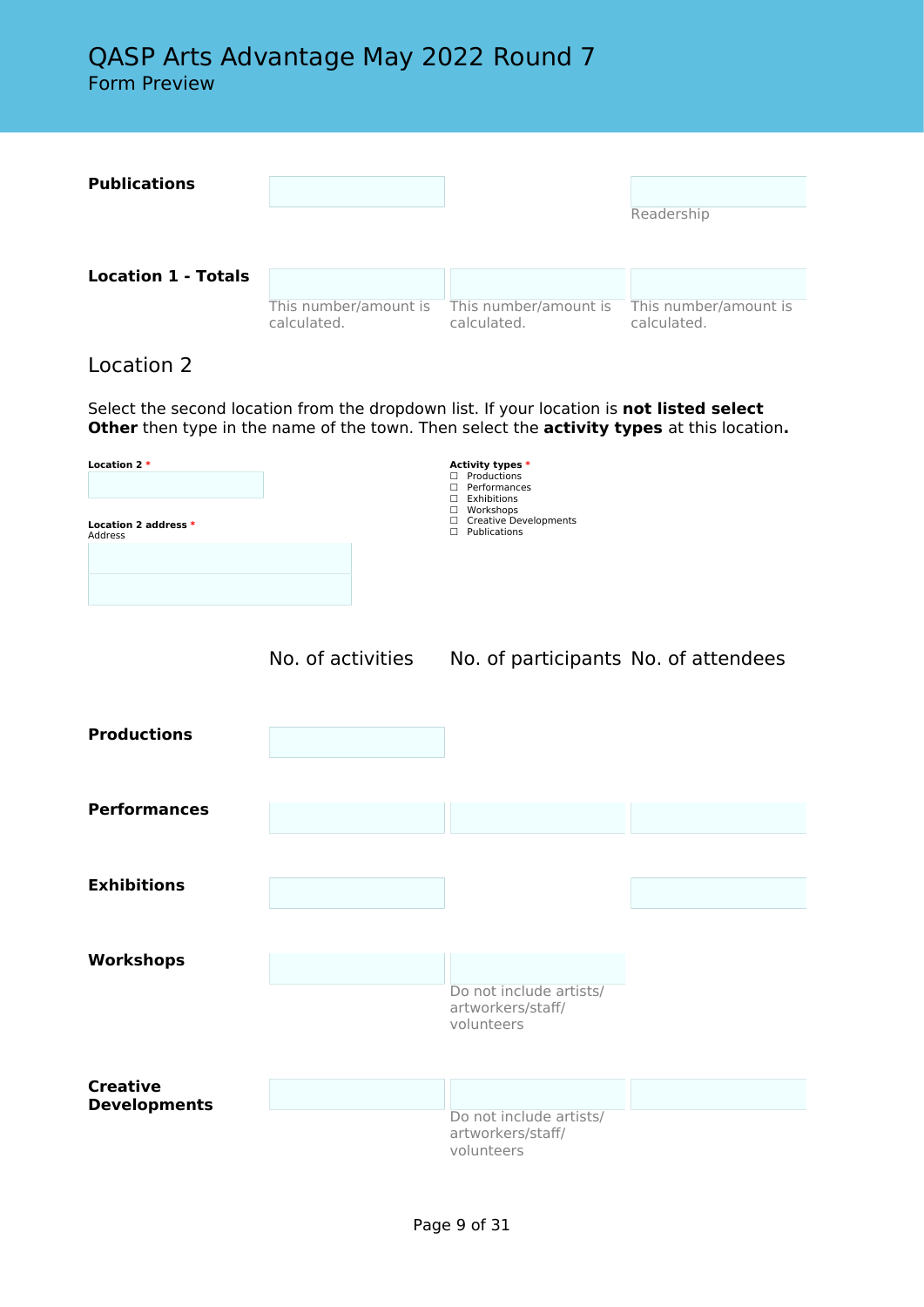# QASP Arts Advantage May 2022 Round 7

Form Preview

| <b>Publications</b>                    |                                      |                                                               |                                      |
|----------------------------------------|--------------------------------------|---------------------------------------------------------------|--------------------------------------|
|                                        |                                      |                                                               |                                      |
|                                        |                                      |                                                               | Readership                           |
|                                        |                                      |                                                               |                                      |
| <b>Location 2 - Totals</b>             |                                      |                                                               |                                      |
|                                        | This number/amount is<br>calculated. | This number/amount is<br>calculated.                          | This number/amount is<br>calculated. |
|                                        |                                      |                                                               |                                      |
| Location 3                             |                                      |                                                               |                                      |
| Location 3 *                           |                                      | Activity types *<br>□ Productions                             |                                      |
|                                        |                                      | D Performances<br>$\square$ Exhibitions                       |                                      |
| Location 3 address *<br>Address        |                                      | □ Workshops<br>□ Creative Developments<br>$\Box$ Publications |                                      |
|                                        |                                      |                                                               |                                      |
|                                        |                                      |                                                               |                                      |
|                                        |                                      |                                                               |                                      |
|                                        | No. of activities                    | No. of participants No. of attendees                          |                                      |
|                                        |                                      |                                                               |                                      |
|                                        |                                      |                                                               |                                      |
| <b>Productions</b>                     |                                      |                                                               |                                      |
|                                        |                                      |                                                               |                                      |
| <b>Performances</b>                    |                                      |                                                               |                                      |
|                                        |                                      |                                                               |                                      |
|                                        |                                      |                                                               |                                      |
| <b>Exhibitions</b>                     |                                      |                                                               |                                      |
|                                        |                                      |                                                               |                                      |
|                                        |                                      |                                                               |                                      |
| <b>Workshops</b>                       |                                      |                                                               |                                      |
|                                        |                                      | Do not include artists/<br>artworkers/staff/                  |                                      |
|                                        |                                      | volunteers                                                    |                                      |
|                                        |                                      |                                                               |                                      |
| <b>Creative</b><br><b>Developments</b> |                                      |                                                               |                                      |
|                                        |                                      | Do not include artists/<br>artworkers/staff/                  |                                      |
|                                        |                                      | volunteers                                                    |                                      |
|                                        |                                      |                                                               |                                      |
| <b>Publications</b>                    |                                      |                                                               |                                      |
|                                        |                                      |                                                               | Readership                           |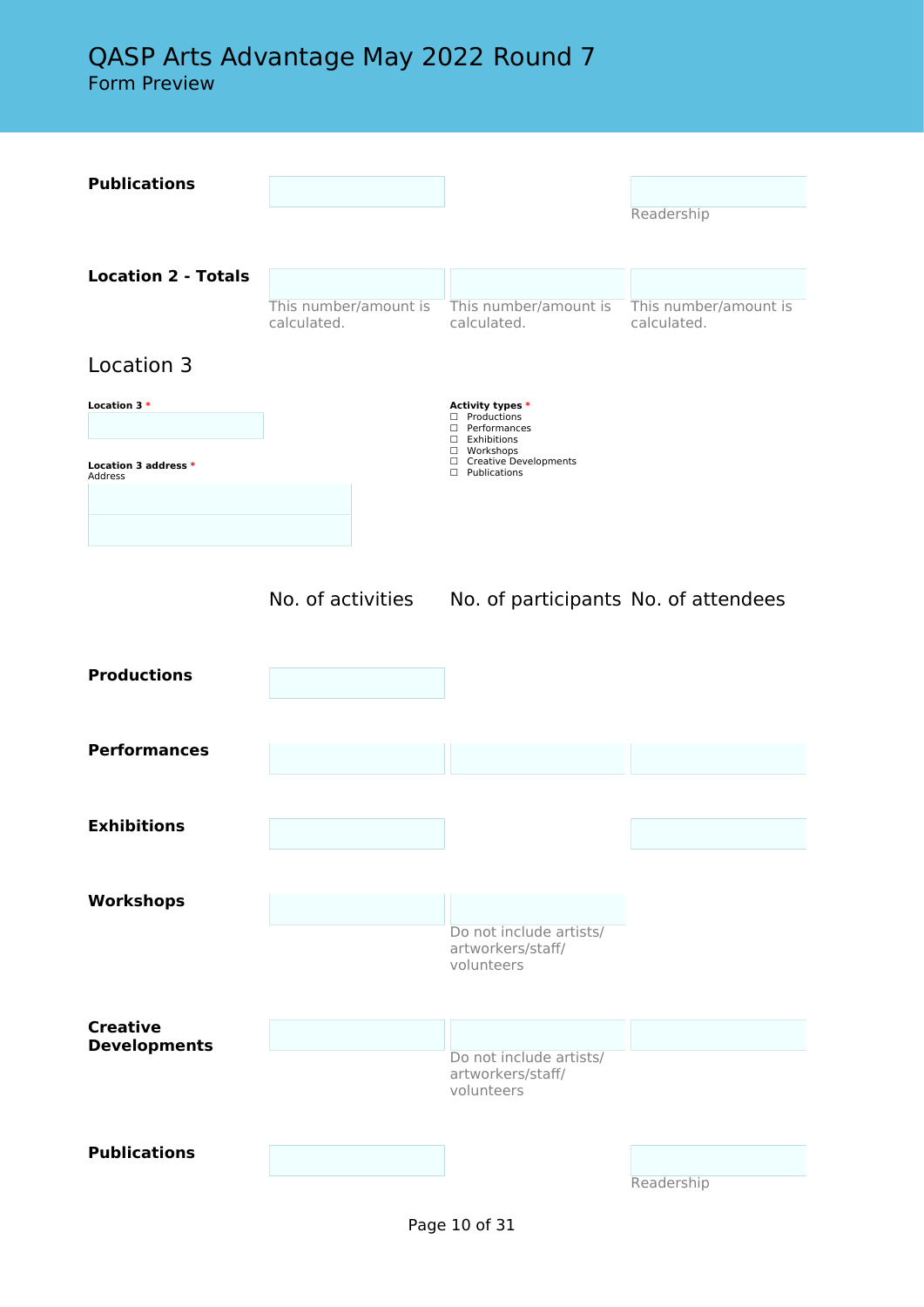

**Location 4 - Totals**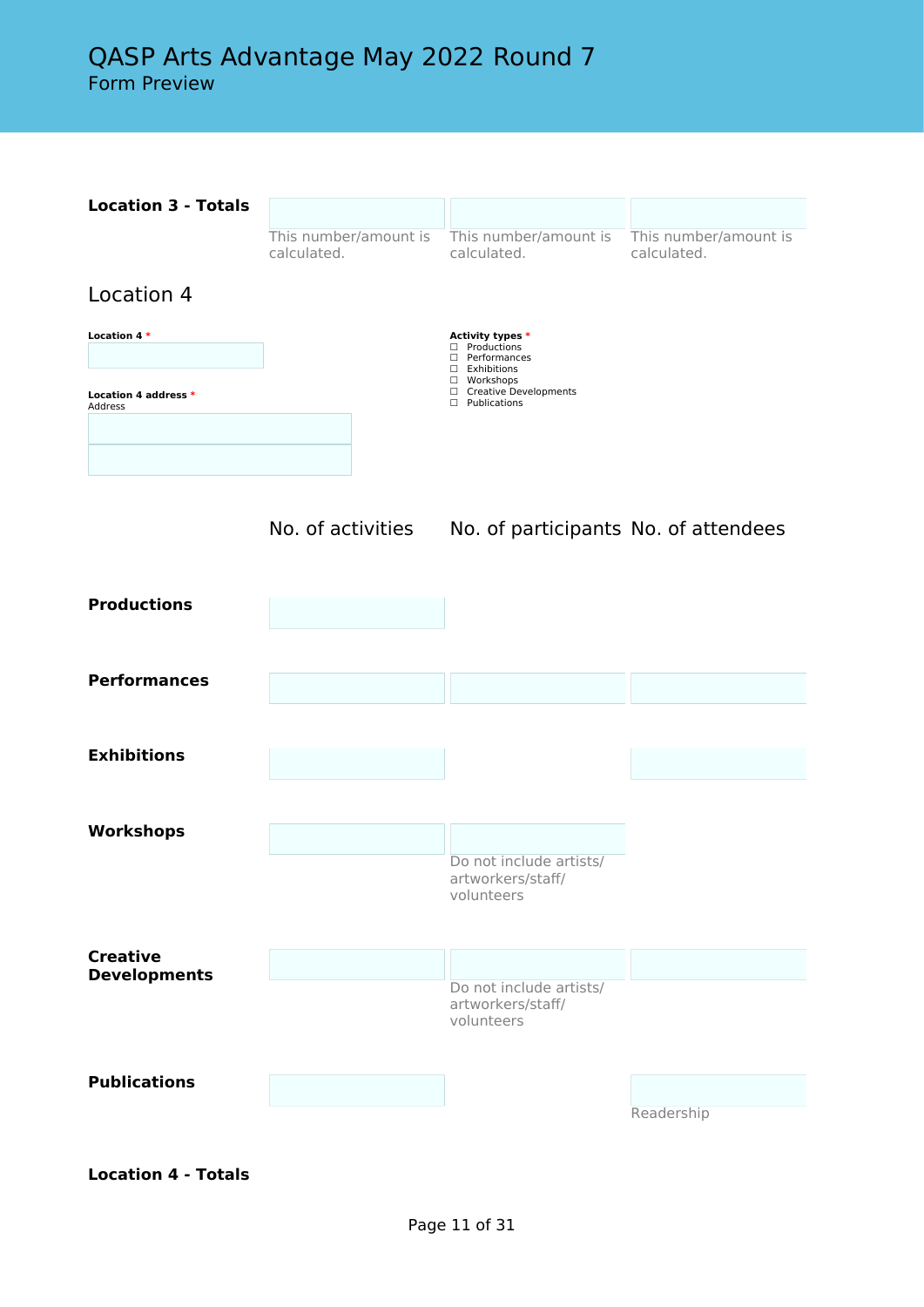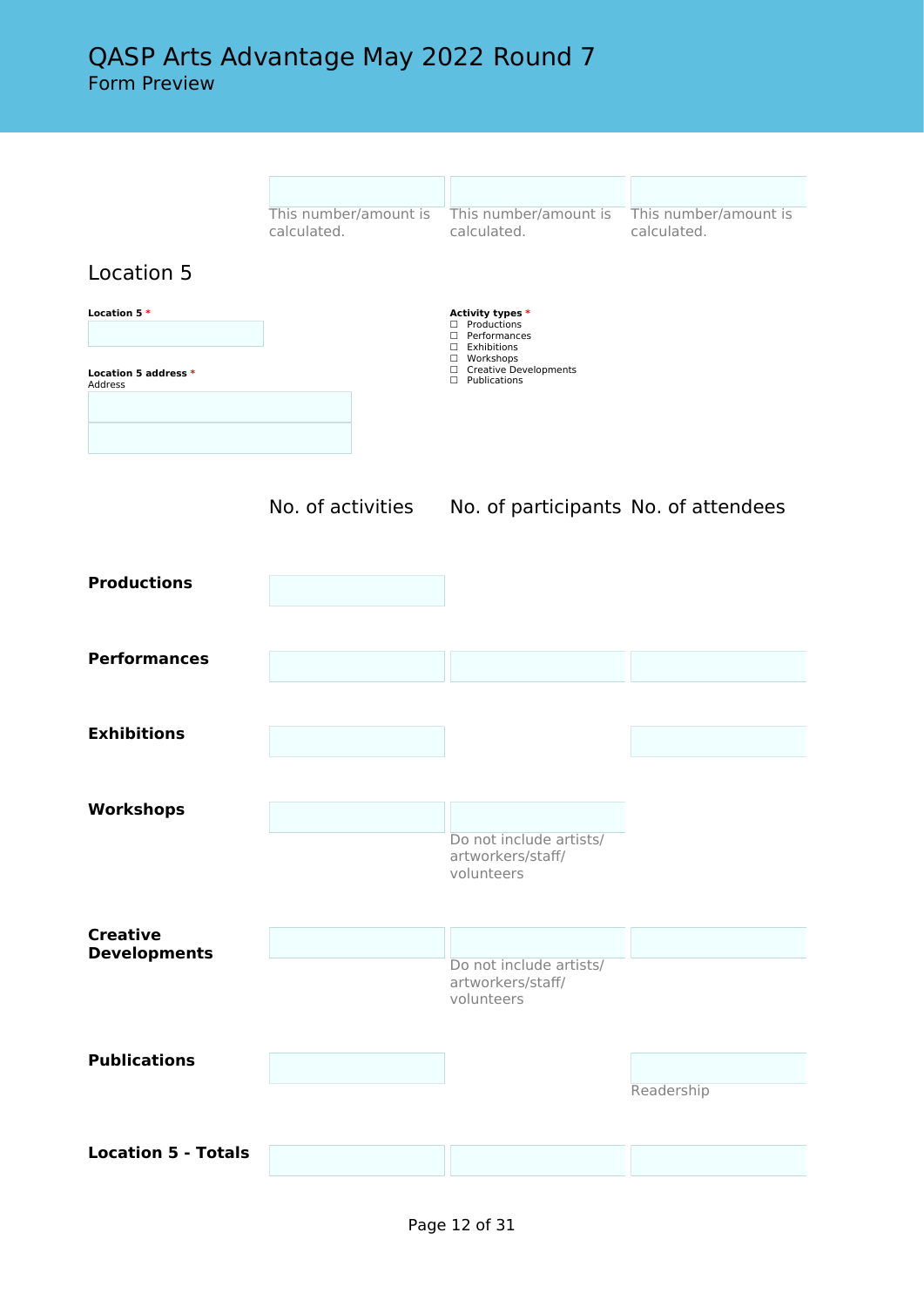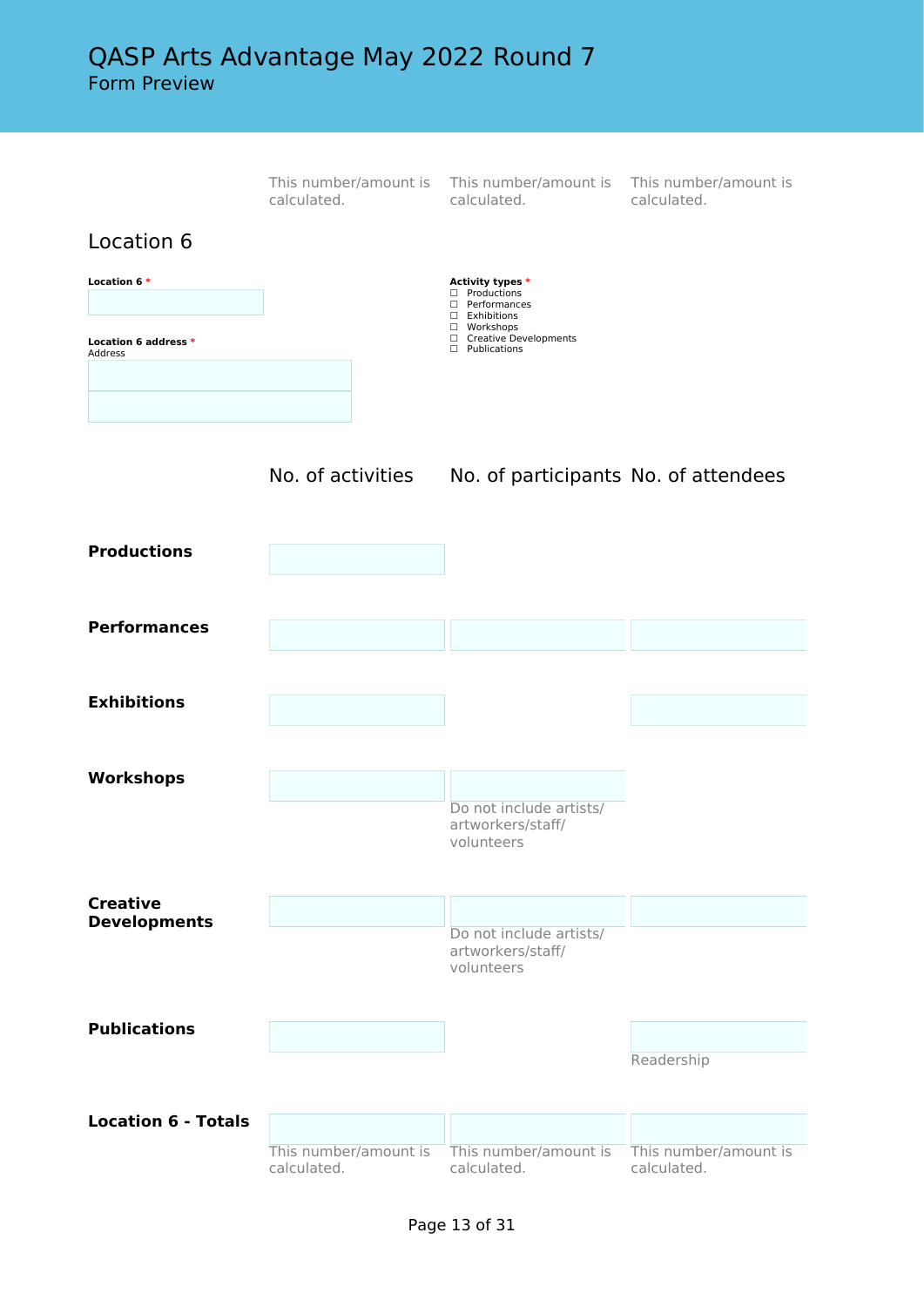Location 7

| Location 7*<br>Location 7 address *<br>Address |                                      | Activity types *<br>$\Box$ Productions<br>□ Performances<br>$\Box$ Exhibitions<br>□ Workshops<br>□ Creative Developments<br>$\Box$ Publications |                                      |
|------------------------------------------------|--------------------------------------|-------------------------------------------------------------------------------------------------------------------------------------------------|--------------------------------------|
|                                                | No. of activities                    | No. of participants No. of attendees                                                                                                            |                                      |
| <b>Productions</b>                             |                                      |                                                                                                                                                 |                                      |
| <b>Performances</b>                            |                                      |                                                                                                                                                 |                                      |
| <b>Exhibitions</b>                             |                                      |                                                                                                                                                 |                                      |
| <b>Workshops</b>                               |                                      | Do not include artists/<br>artworkers/staff/<br>volunteers                                                                                      |                                      |
| <b>Creative</b>                                |                                      |                                                                                                                                                 |                                      |
| <b>Developments</b>                            |                                      | Do not include artists/<br>artworkers/staff/<br>volunteers                                                                                      |                                      |
| <b>Publications</b>                            |                                      |                                                                                                                                                 | Readership                           |
| <b>Location 7 - Totals</b>                     | This number/amount is<br>calculated. | This number/amount is<br>calculated.                                                                                                            | This number/amount is<br>calculated. |

Location 8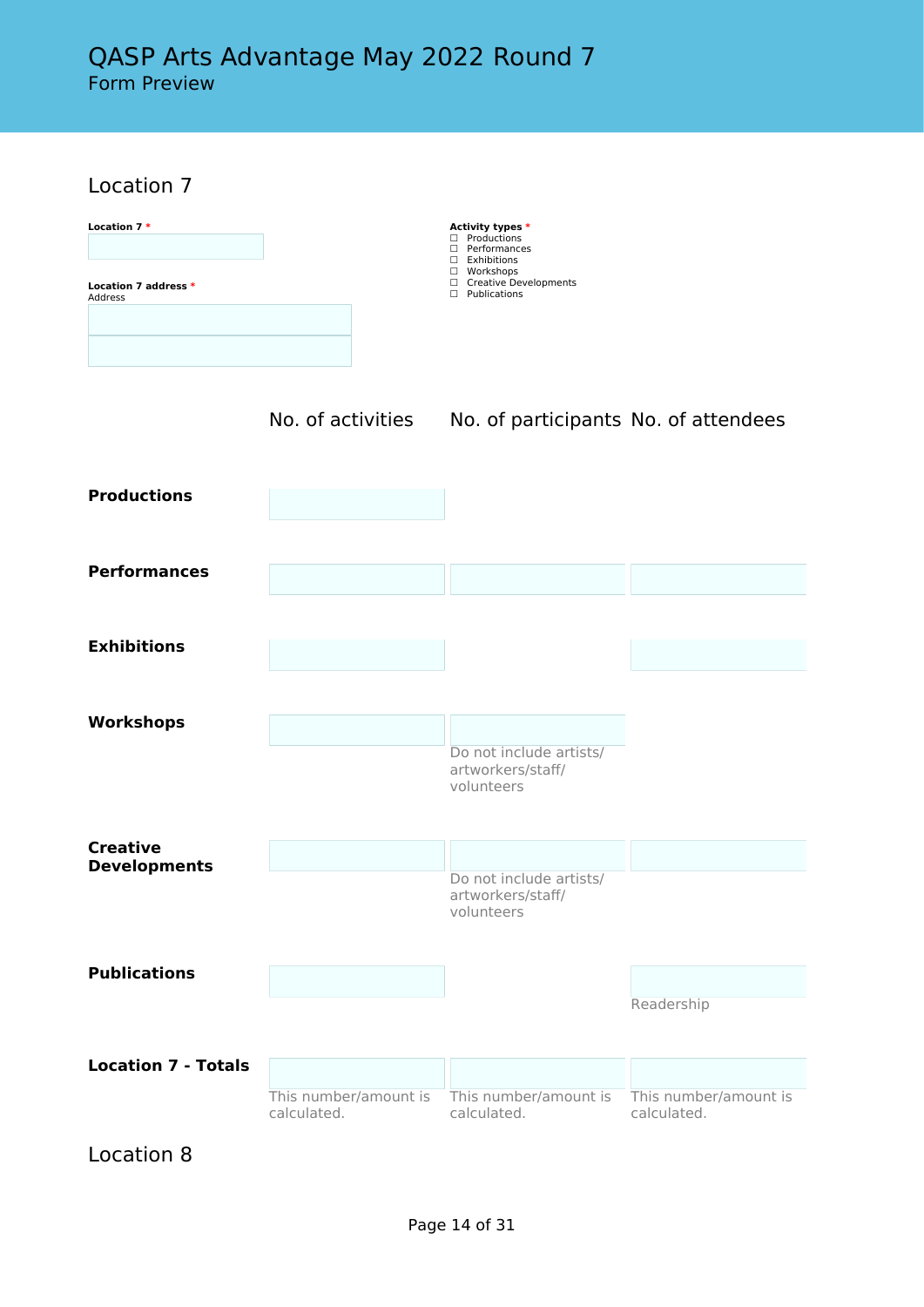| Location 8 *<br>Location 8 address *   |                                      | Activity types *<br>□ Productions<br>□ Performances<br>$\Box$ Exhibitions<br>□ Workshops<br>□ Creative Developments |                                      |
|----------------------------------------|--------------------------------------|---------------------------------------------------------------------------------------------------------------------|--------------------------------------|
| Address                                |                                      | $\Box$ Publications                                                                                                 |                                      |
|                                        | No. of activities                    | No. of participants No. of attendees                                                                                |                                      |
| <b>Productions</b>                     |                                      |                                                                                                                     |                                      |
| <b>Performances</b>                    |                                      |                                                                                                                     |                                      |
| <b>Exhibitions</b>                     |                                      |                                                                                                                     |                                      |
| Workshops                              |                                      | Do not include artists/<br>artworkers/staff/<br>volunteers                                                          |                                      |
| <b>Creative</b><br><b>Developments</b> |                                      | Do not include artists/<br>artworkers/staff/<br>volunteers                                                          |                                      |
| <b>Publications</b>                    |                                      |                                                                                                                     | Readership                           |
| <b>Location 8 - Totals</b>             |                                      |                                                                                                                     |                                      |
|                                        | This number/amount is<br>calculated. | This number/amount is<br>calculated.                                                                                | This number/amount is<br>calculated. |
| Location 9<br>Location 9 *             |                                      |                                                                                                                     |                                      |
|                                        |                                      | <b>Activity types *</b><br>□ Productions<br>□ Performances<br>□ Exhibitions                                         |                                      |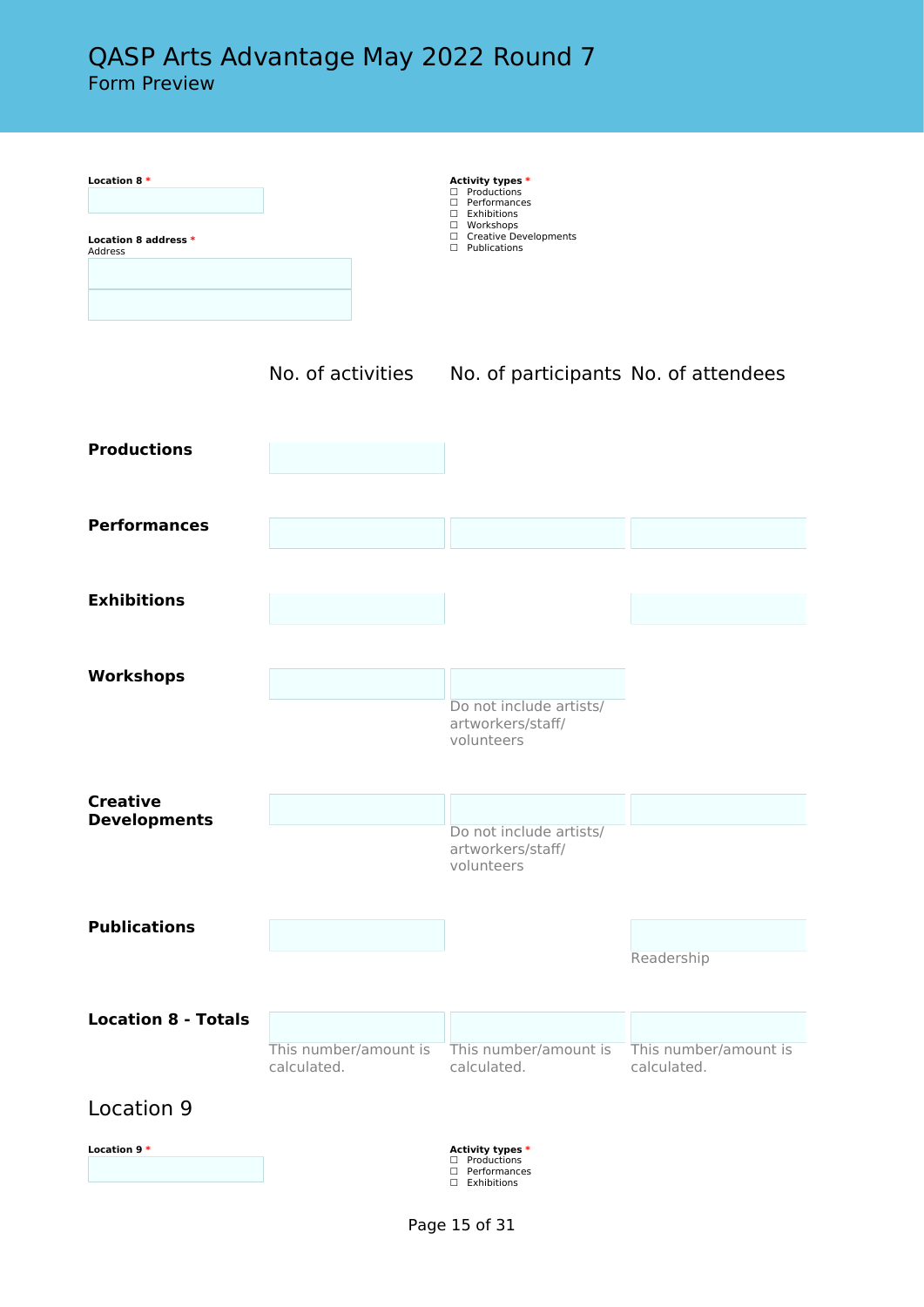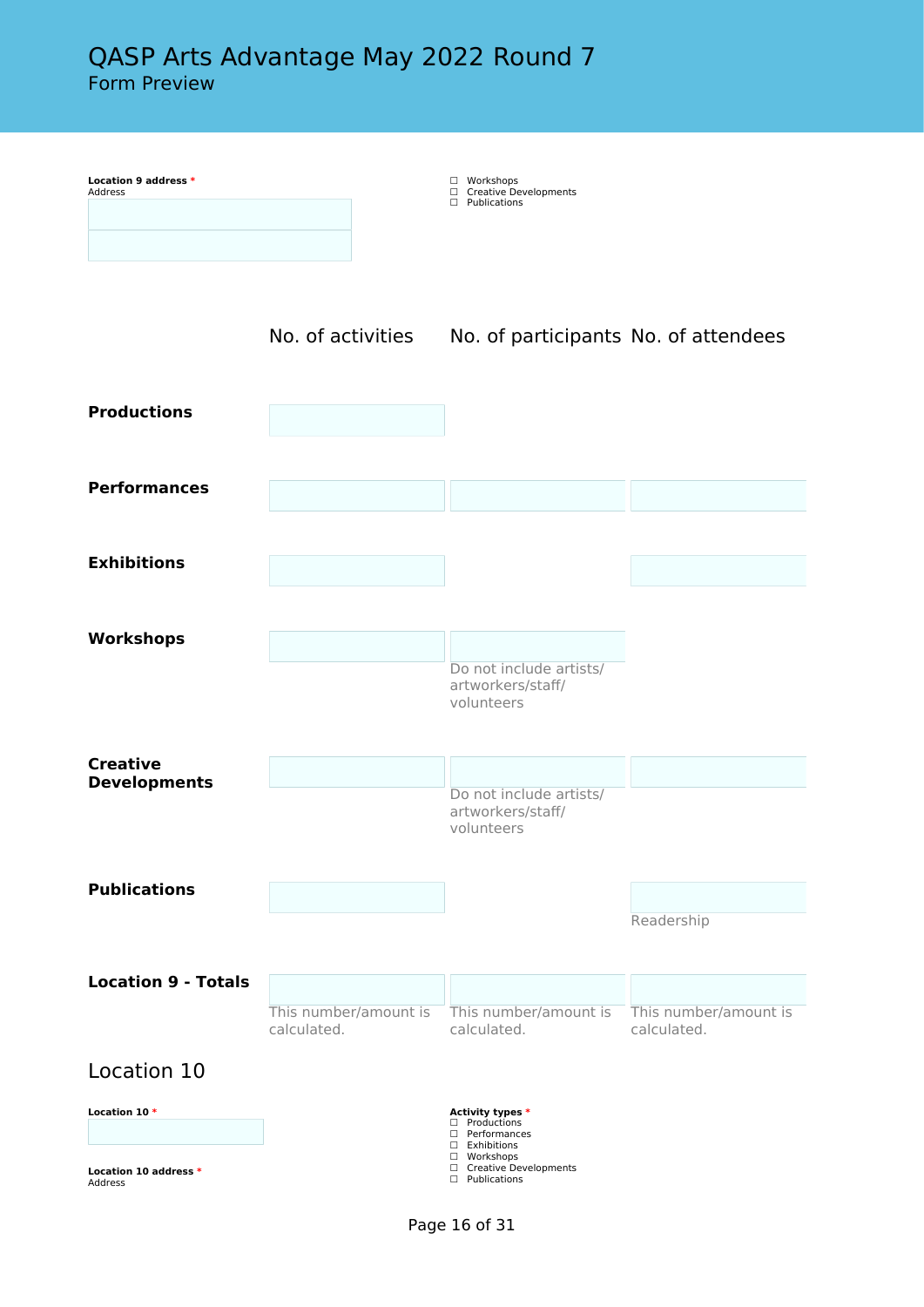|                                        | No. of activities                                                                    | No. of participants No. of attendees         |                                      |
|----------------------------------------|--------------------------------------------------------------------------------------|----------------------------------------------|--------------------------------------|
| <b>Productions</b>                     |                                                                                      |                                              |                                      |
| <b>Performances</b>                    |                                                                                      |                                              |                                      |
| <b>Exhibitions</b>                     |                                                                                      |                                              |                                      |
| <b>Workshops</b>                       |                                                                                      | Do not include artists/                      |                                      |
|                                        |                                                                                      | artworkers/staff/<br>volunteers              |                                      |
| <b>Creative</b><br><b>Developments</b> |                                                                                      | Do not include artists/<br>artworkers/staff/ |                                      |
| <b>Publications</b>                    |                                                                                      | volunteers                                   |                                      |
|                                        |                                                                                      |                                              | Readership                           |
| <b>Location 10 - Totals</b>            |                                                                                      |                                              |                                      |
|                                        | This number/amount is<br>calculated.                                                 | This number/amount is<br>calculated.         | This number/amount is<br>calculated. |
| <b>Overall Totals</b>                  |                                                                                      |                                              |                                      |
|                                        | <b>Total number of activities</b><br>(performances, workshops,<br>exhibitions, etc)? | <b>Total number of participants</b>          | <b>Total Number of attendees</b>     |
|                                        | This number/amount is<br>calculated.                                                 | This number/amount is<br>calculated.         | This number/amount is<br>calculated. |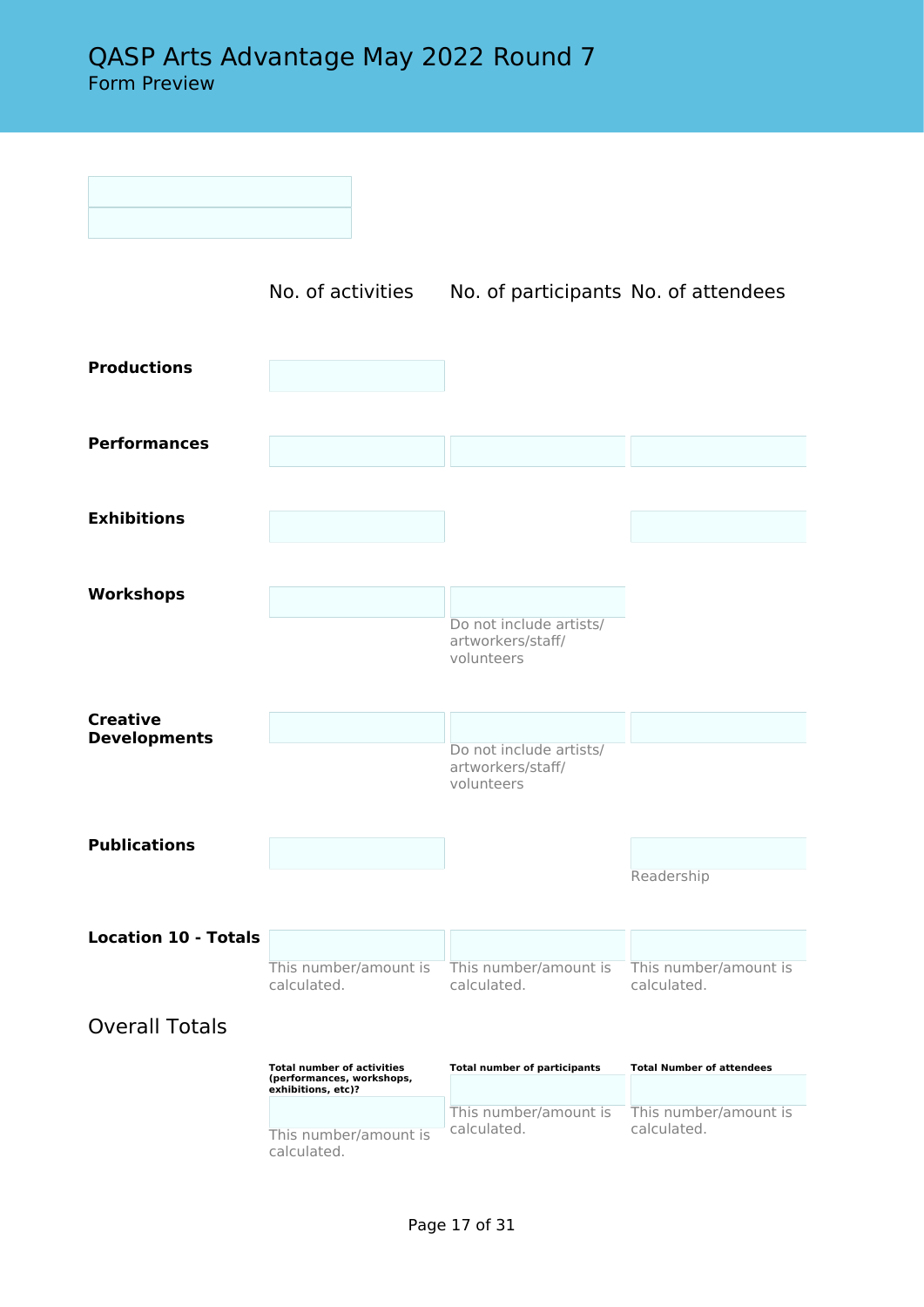# Project / Program proposal details

#### \* indicates a required field

# Project / Program Proposal

Please provide a concise outline of your project/program by completing the sections below to address the assessment criteria and the objectives of QASP Arts Advantage funding.

You will only be permitted to use the Funding to perform Funded Activities, so you must list all relevant activities here.

#### **Assessment criteria**

Your application will be assessed on how well it meets the following assessment criteria - Quality, Engagement, Impact and Viability (**[see guidelines for descriptions](https://www.publications.qld.gov.au/dataset/qasp)**).

#### **For general advice on responding to assessment criteria, download the [Arts](https://www.arts.qld.gov.au/arts-acumen) [Acumen](https://www.arts.qld.gov.au/arts-acumen) Selection Criteria Toolkit.**

#### **Proposal details \***

Word count: Must be no more than 1500 words.

#### **List the key dates \***

Word count: Must be no more than 300 words. Projects must be completed within 12 months from approval.

#### **What is the anticipated or expected short and medium term impacts/outcomes? \***

#### Word count:

Must be no more than 600 words. Describe three things you want the project to achieve in terms of benefits for participants and/or others.

#### **What are the anticipated or expected long term benefits that will be realised as a result of this proposal? \***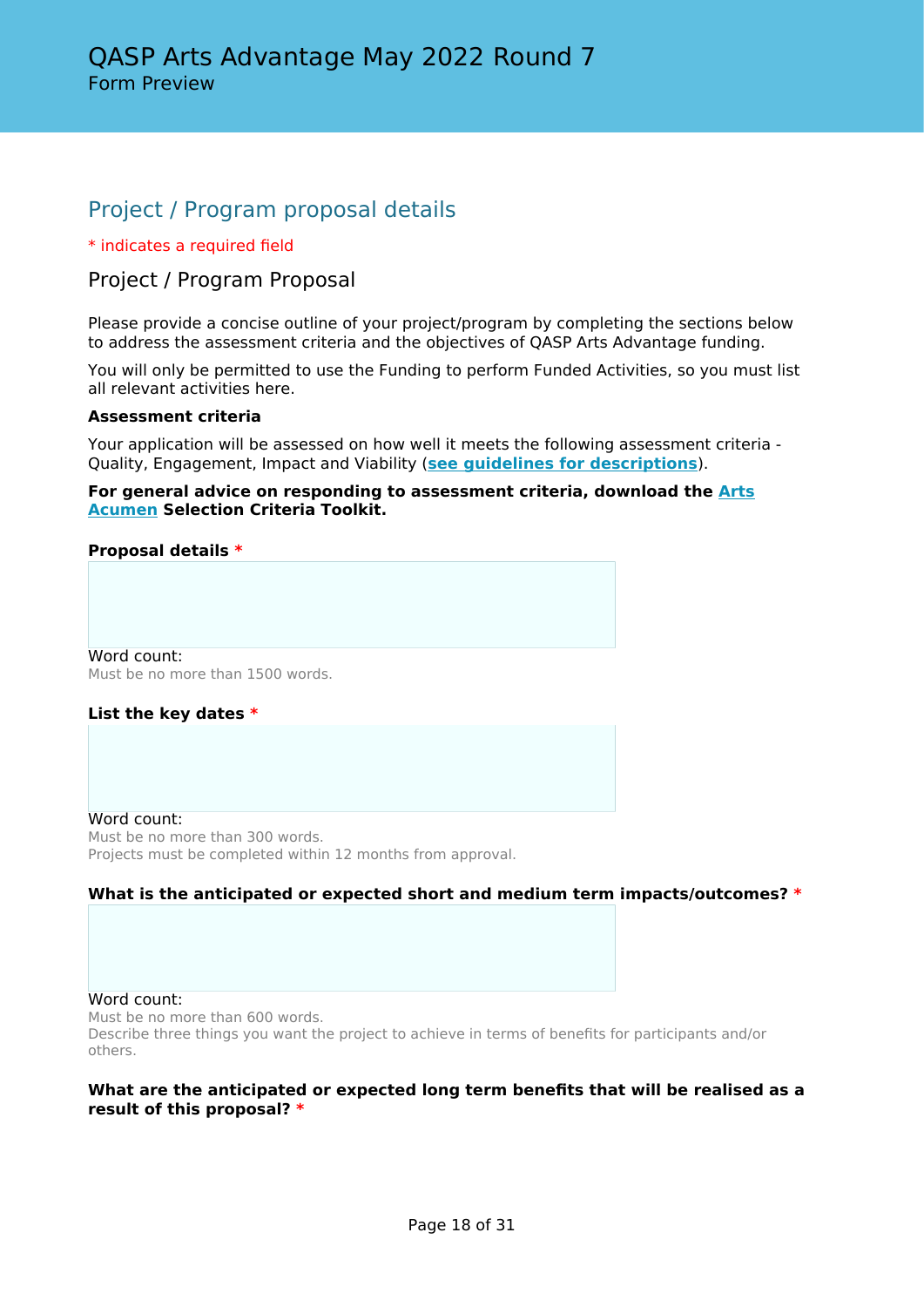Word count: Must be no more than 600 words.

#### **What are your identified risks and how will you manage these? \***

Word count: Must be no more than 600 words.

# Budget - Income and Expenses

Please complete the budget using the template below to account for all project costs.

Step 1 - complete the **expenditure** required to do your project

Step 2 - identify all **income** sources (cash or in-kind). Please note, you must have confirmed income sources that total 50% of your funding request. You are eligible to apply for funding at a 2:1 ratio.

Step 3 - the difference is the **AQ funding request**

Step 4 - indicate how much of the Arts Queensland funding will be used for each expenditure item in the **AQ breakdown column**.

#### **Expenditure Example:**

**Item 1:** Artist fees \$4,000 cash, enter \$4,000 in the Amount (\$) column, if you are seeking \$3,000 of AQ funding towards this cost enter \$3,000 in the AQ breakdown amount (\$) column.

**Item 2:** Project/Administration Manager \$2,000 cash, enter \$2,000 in the Amount (\$) column, if you are **not** seeking AQ funding towards this cost enter \$0 in the AQ breakdown amount (\$) column.

#### **Example of budget expenditure**

#### **Budget tips:**

- Ensure that your budget estimates are as accurate as possible.
- Use whole dollar amounts, do not use commas.
- For income and expenditure definitions please refer to the [data dictionary](https://publications.qld.gov.au/dataset/qasp/resource/99c9d422-5920-485f-88e7-e558c278b68d).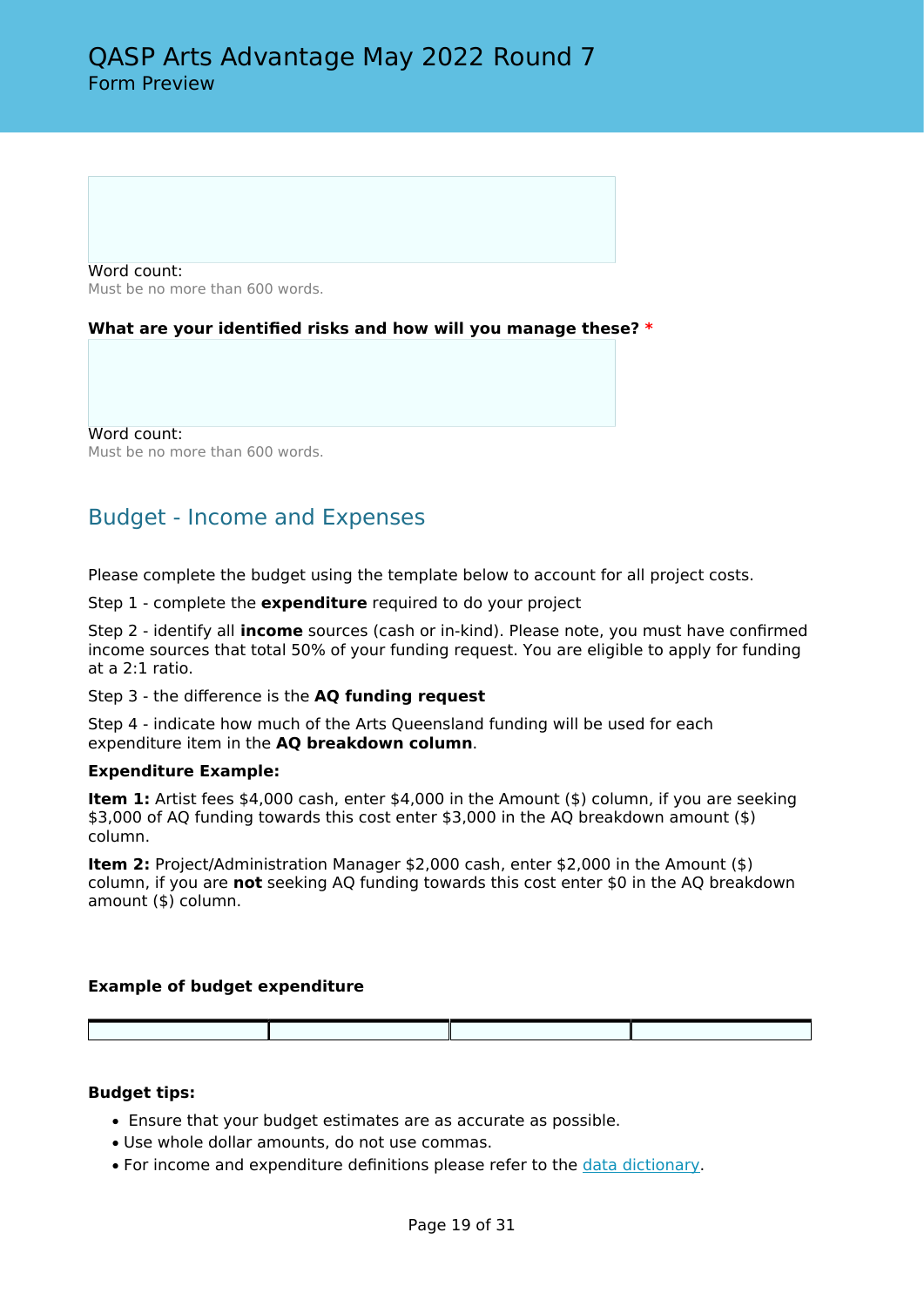- For general advice on developing a budget, download the [Arts Acumen](https://www.arts.qld.gov.au/arts-acumen) Budget Preparation Toolkit.
- Equipment purchases over \$500 **must** include a quote.

*If errors occur and red flagged on the page click on the 'Save Progress' button and they will rectify if completed correctly.*

GST:

- If you **are not GST registered:** amounts should **include GST** as this is part of the cost of the project.
- If you **are GST registered:** Arts Queensland will pay the funds plus GST; amounts should therefore be **exclusive of GST**.

#### **Your application is not saved until you click the save progress button; please regularly save your application.**

# Expenditure

Enter expenditure items below and indicate if they are cash or in-kind.

#### **A. Salaries, fees and allowances**

Wages or fees for people involved in the project e.g. performers, artists, collaborators, workshop leaders, technical crew. Include superannuation and work-cover costs here. Individuals should include fees paid to themselves.

| Salaries, fees and<br>allowances items | Cash / In-kind | Amount (\$) | <b>AQ breakdown</b><br>$amount($ \$) |
|----------------------------------------|----------------|-------------|--------------------------------------|
|                                        |                |             |                                      |
|                                        |                |             |                                      |
|                                        |                |             |                                      |

| A. Salaries, Fees and allowances total | A. AO total amount |
|----------------------------------------|--------------------|
|                                        |                    |

#### **B. Activity costs**

Activity costs including venue hire, equipment hire, freight, materials, costumes/set, exhibition costs, cleaning or security, travel costs for project staff. Cost of sales for retail or food and /drink or producing recordings or publications. Evaluation costs. Insurance or licences costs related to the project. Any equipment purchases (over \$500 must include a quote).

| Activity cost items Cash / In-kind | Amount (\$) | <b>AQ breakdown</b><br>$amount($ \$) |
|------------------------------------|-------------|--------------------------------------|
|                                    |             |                                      |
|                                    |             |                                      |
|                                    |             |                                      |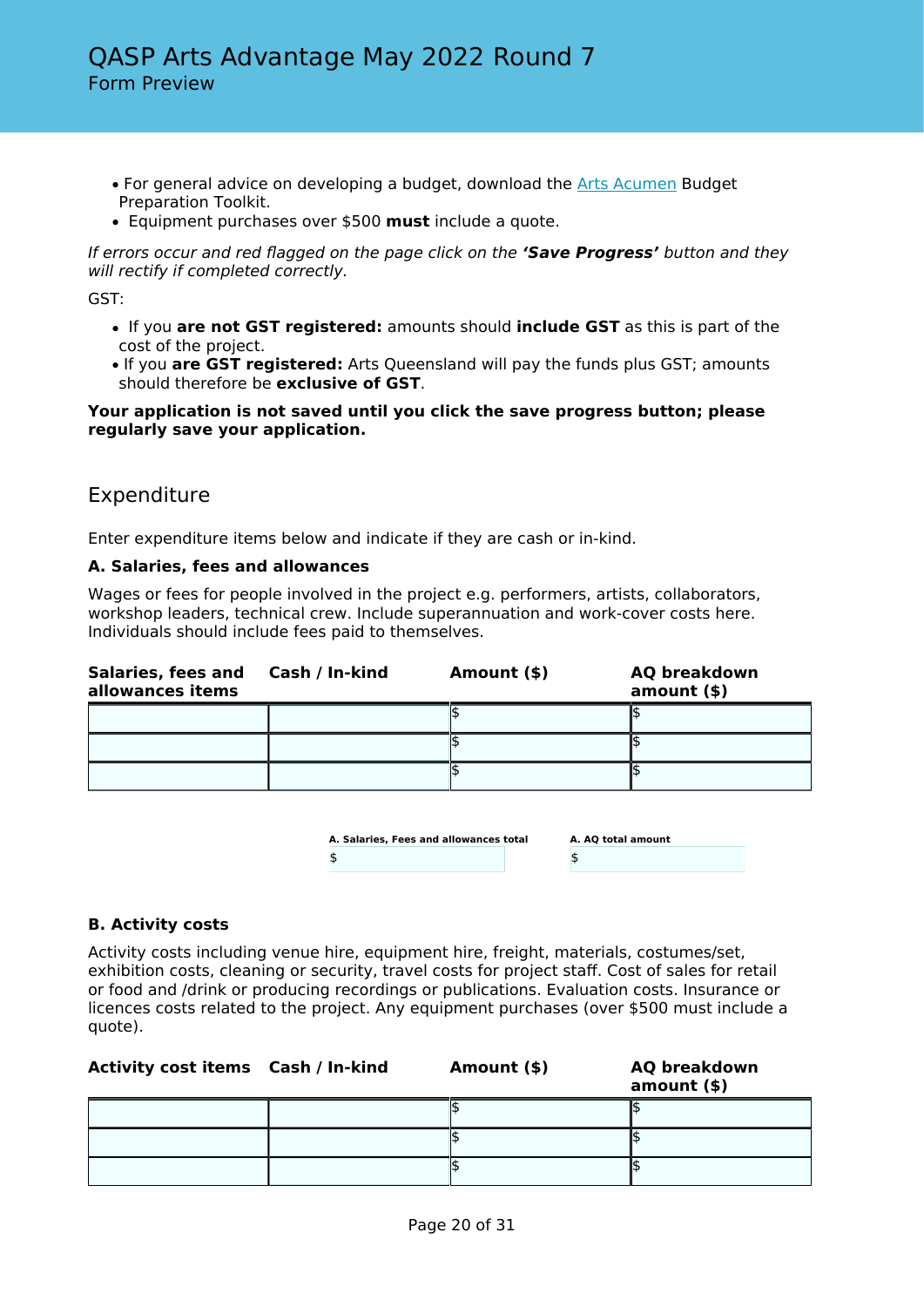| <b>B. Activity costs total</b> | <b>B. AQ total amount</b> |
|--------------------------------|---------------------------|
|                                |                           |

#### **C. Marketing Promotion and documentation costs**

E.g. Advertising; design and printing of posters, flyers, programs, signage; project related website costs; photography and filming; costs associated with fundraising or sponsorship

| <b>Marketing</b><br><b>Promotion and</b><br>documentation cost<br>items | Cash / In-kind | Amount (\$) | <b>AQ breakdown</b><br>amount() |
|-------------------------------------------------------------------------|----------------|-------------|---------------------------------|
|                                                                         |                |             |                                 |
|                                                                         |                |             |                                 |
|                                                                         |                |             |                                 |

| C. Promotion, documentation & marketing | C. AO breakdown amount (\$) |  |
|-----------------------------------------|-----------------------------|--|
| total                                   |                             |  |
|                                         |                             |  |
|                                         |                             |  |

#### **D. Administration costs**

E.g. Postage, photocopying, internet and telephone, office costs associated with the project. Finance or accounting costs associated with the project. Organisations should include travel costs for core staff here.

| <b>Administration cost Cash / In-kind</b><br>items | Amount (\$) | <b>AQ breakdown</b><br>$amount($ \$) |
|----------------------------------------------------|-------------|--------------------------------------|
|                                                    |             |                                      |
|                                                    |             |                                      |
|                                                    |             |                                      |

|                   | <b>D.</b> Administration total<br>Œ | D. AQ breakdown amount (\$)<br>\$ |
|-------------------|-------------------------------------|-----------------------------------|
| Total expenditure |                                     |                                   |
|                   | <b>Expenditure Total</b>            | AQ breakdown total<br>\$          |
| Income            |                                     |                                   |

**E. Earned income**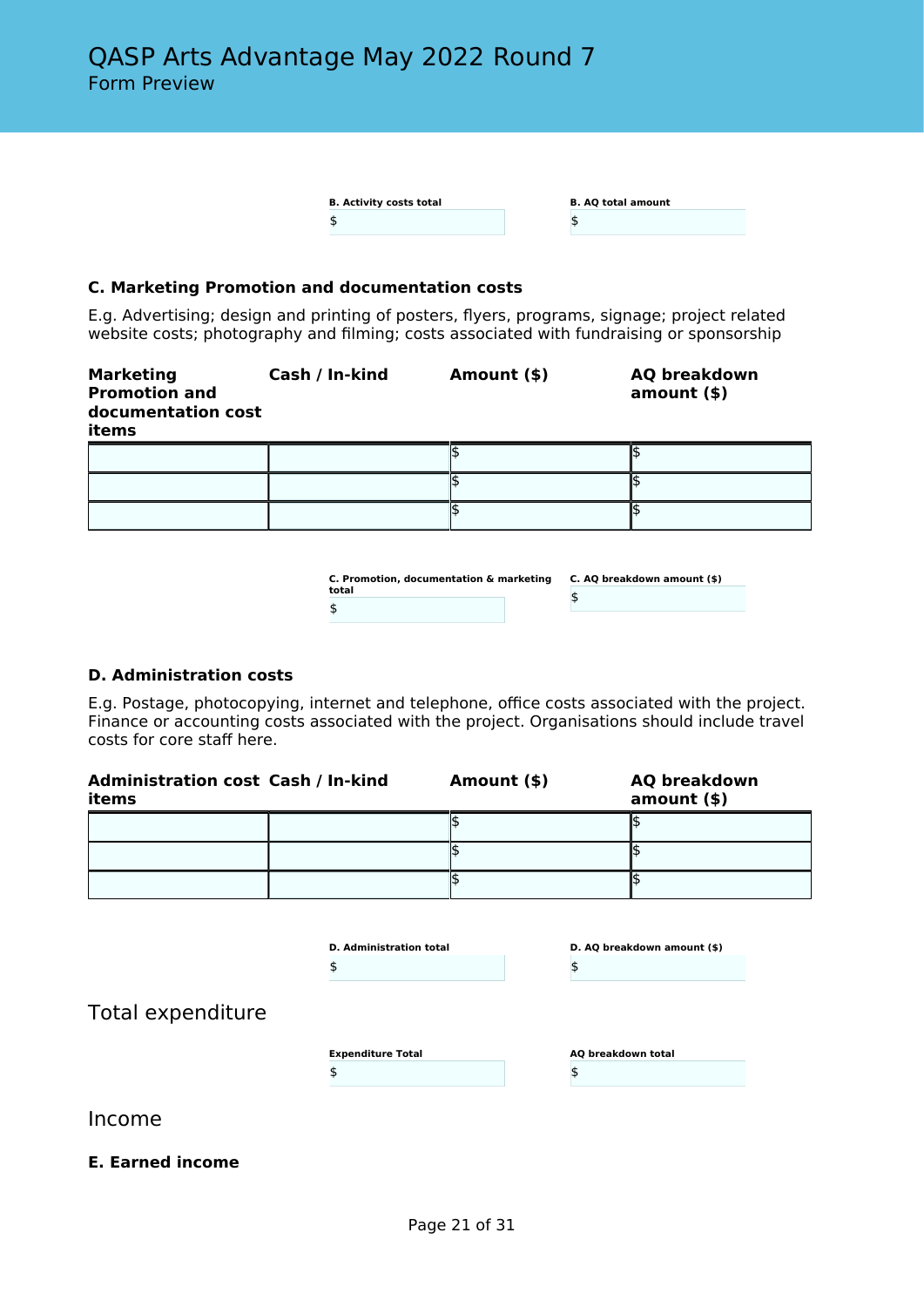Money you earn from supplying goods or services e.g. ticket sales, workshops fees, income from selling artistic product, merchandise, or food/drink.

| <b>Earned income</b><br>items | <b>Confirmed funding? Cash / In-kind</b> | Amount (\$) |
|-------------------------------|------------------------------------------|-------------|
|                               |                                          |             |
|                               |                                          |             |
|                               |                                          |             |

| <b>E. Earned income total</b> |  |
|-------------------------------|--|
| \$                            |  |

#### **F. Income from Queensland Government**

Income from other Qld Govt sources not including this application e.g. Community Benefit Fund, or Tourism and Events Queensland.

| <b>Income from Qld</b><br><b>Government items</b> | Confirmed funding? Cash / In-kind | Amount (\$) |
|---------------------------------------------------|-----------------------------------|-------------|
|                                                   |                                   |             |

|  | <b>F. OLD Gov income total</b> |  |
|--|--------------------------------|--|
|  |                                |  |

#### **G. Sponsorships / Fundraising / Foundations**

Include donations, fundraising income, cash or in-kind sponsorship/ support from businesses or partners, money from non-government grant programs e.g. Tim Fairfax Family Foundation.

| Sponsorships /<br><b>Fundraising /</b><br><b>Foundations items</b> | Confirmed funding? Cash / In-kind | Amount (\$) |
|--------------------------------------------------------------------|-----------------------------------|-------------|
|                                                                    |                                   |             |

| G. Sponsorship / Fundraising / Foundations<br>total |  |
|-----------------------------------------------------|--|
| \$                                                  |  |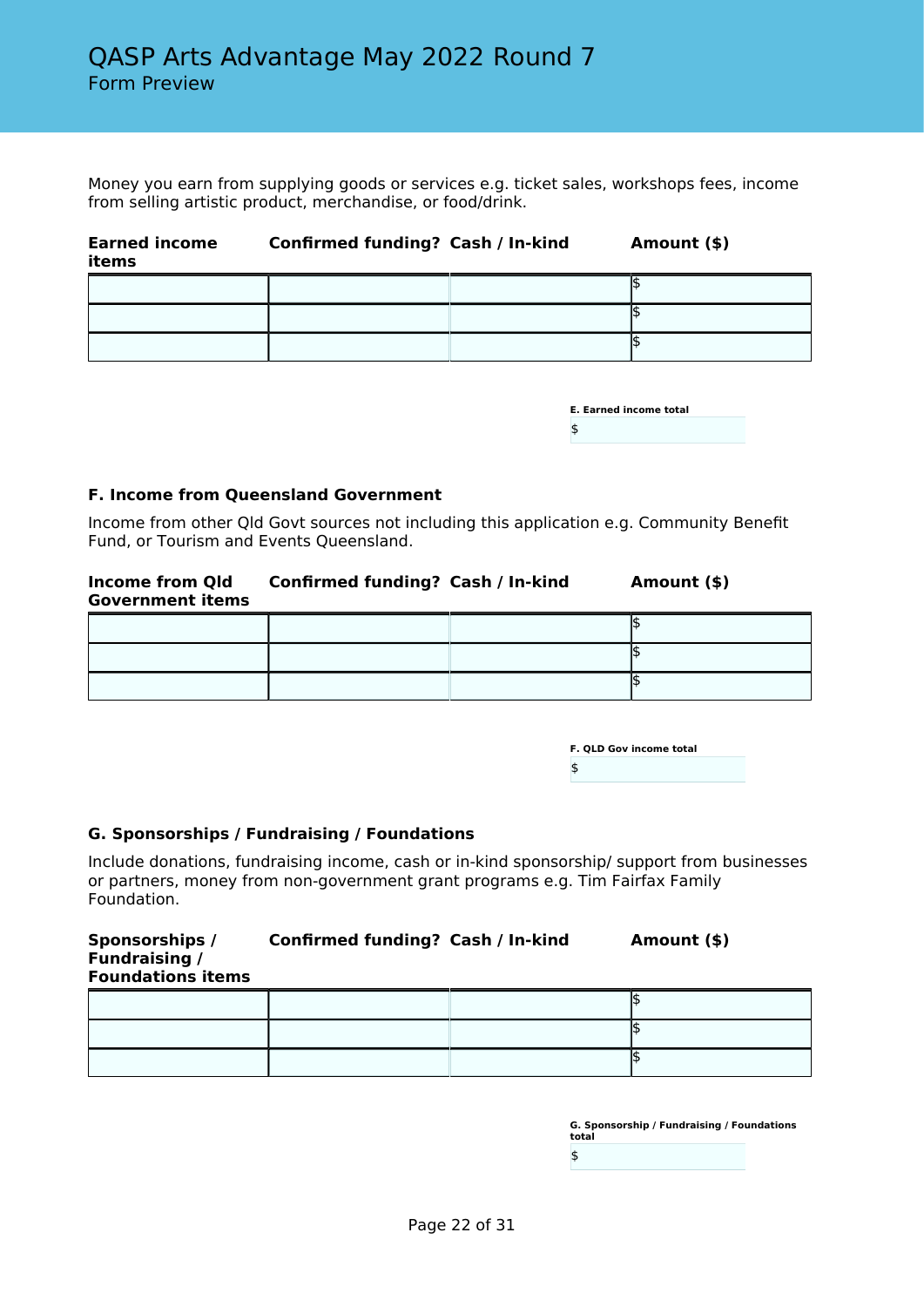#### **H. Other income**

Income from Local Government sources (including RADF), Federal funding (including Australia Council) and any other income.

| Other income items Confirmed funding? Cash / In-kind                                                                                            |  | Amount (\$) |
|-------------------------------------------------------------------------------------------------------------------------------------------------|--|-------------|
| <b>Income from Local</b><br>Government sources<br>(including RADF), Federal<br>funding (including<br>Australia Council) and<br>any other income |  |             |
|                                                                                                                                                 |  |             |
|                                                                                                                                                 |  |             |
|                                                                                                                                                 |  |             |

| <b>H. Other income total</b> |  |
|------------------------------|--|
| \$                           |  |

#### **I. Your contribution**

Budget check

**Total Expenditure (A+B+C+D)**

\$

Cash or in-kind contribution from you or your organisation and from artistic collaborators. Include the value of volunteer time in this section.

| Your contribution | Confirmed funding? Cash / In-kind | Amount (\$) |
|-------------------|-----------------------------------|-------------|
|                   |                                   |             |
|                   |                                   |             |
|                   |                                   |             |

|                                             | I. Your contribution total<br>\$                 |
|---------------------------------------------|--------------------------------------------------|
|                                             |                                                  |
| Income $(E+F+G+H+I)$                        | AQ funding request (expenditure minus<br>income) |
| \$                                          | \$                                               |
| Income not including AQ<br>requested amount | Expenditure minus income                         |
|                                             | AQ breakdown amount                              |
|                                             | \$                                               |
|                                             | This amount is from your<br>expenditure budget.  |

**The above two fields must be equal. If they are not equal please adjust your budget.** \$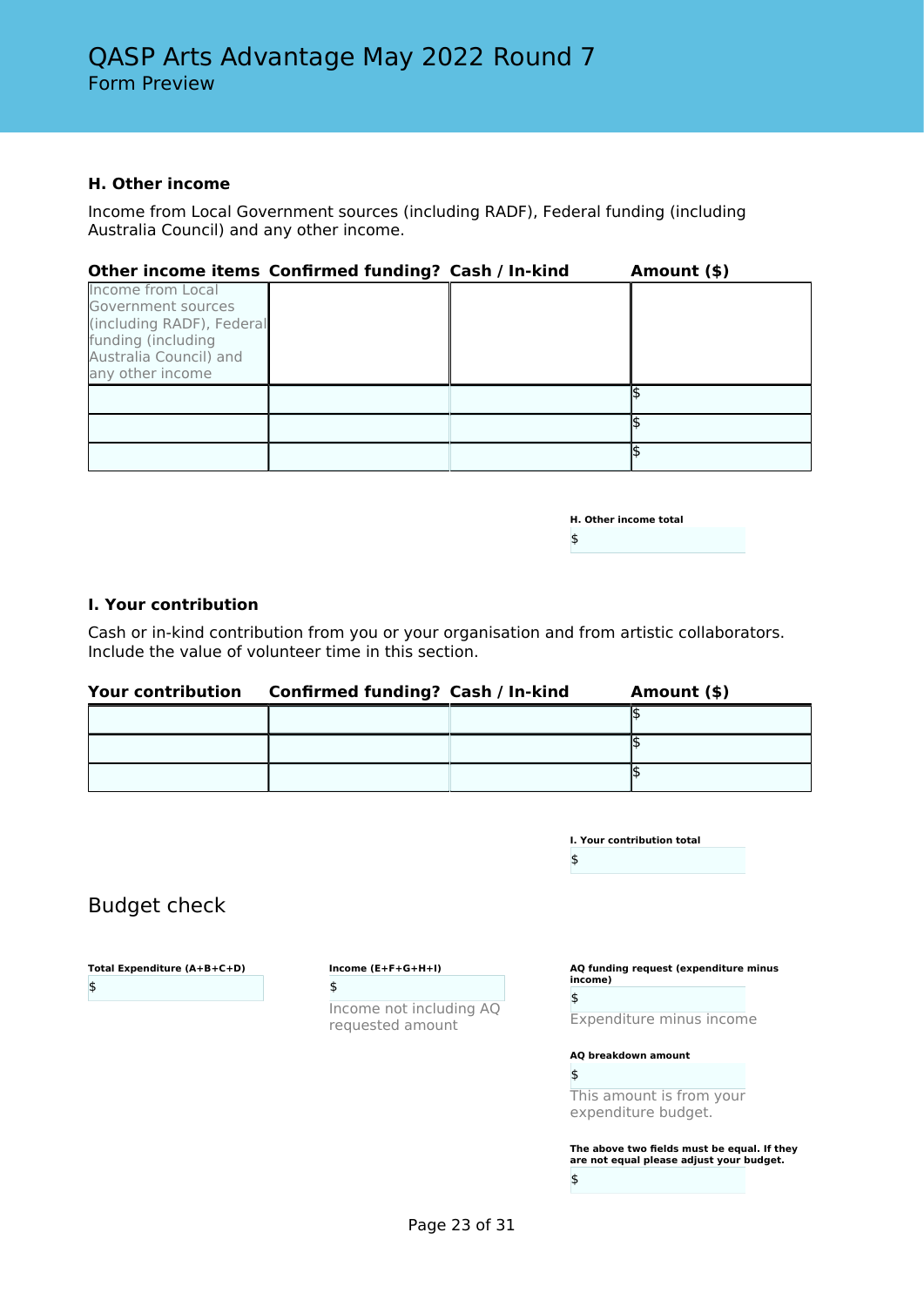Calculated difference between the above fields.

**If you get a calculation error please click on the Save Progress button to save your application.**

# Totals

The budget must balance (**Total income = Total expenditure**)

| <b>Total Expenditure</b> |  |
|--------------------------|--|
| \$                       |  |

**Total Income** \$ Includes AQ funding request

| <b>Final AQ funding request</b> |  |  |  |
|---------------------------------|--|--|--|
| \$                              |  |  |  |
|                                 |  |  |  |

**AQ funding request as a percentage of total income**

If this field displays an error after you have completed your budget, click the Save Progress Button to recalculate.

# Notes to budget

**Please outline any information that will assist to clarify or justify the costs calculated in your budget. Include the name of the funding program and notification date of any funding you have applied for and included in your budget.**

# Support material

#### \* indicates a required field

### Mandatory support material

Please note: Maximum 50MB of support material allowed.

- Letters of support must include an original signature or contact details of the author.
- All support material must be clearly labelled to ensure it is easy for the assessors to locate, open and read.
- Excessive support material will not be read by assessors and as such excluded from assessment.
- For audit purposes, Arts Queensland is required to retain a copy of the support material supplied by applicants.

#### **IF YOU ARE UPLOADING MULTIPLE FILES IT IS RECOMMENDED THAT YOU SAVE YOUR PROGRESS AFTER ATTACHING 3 FILES.**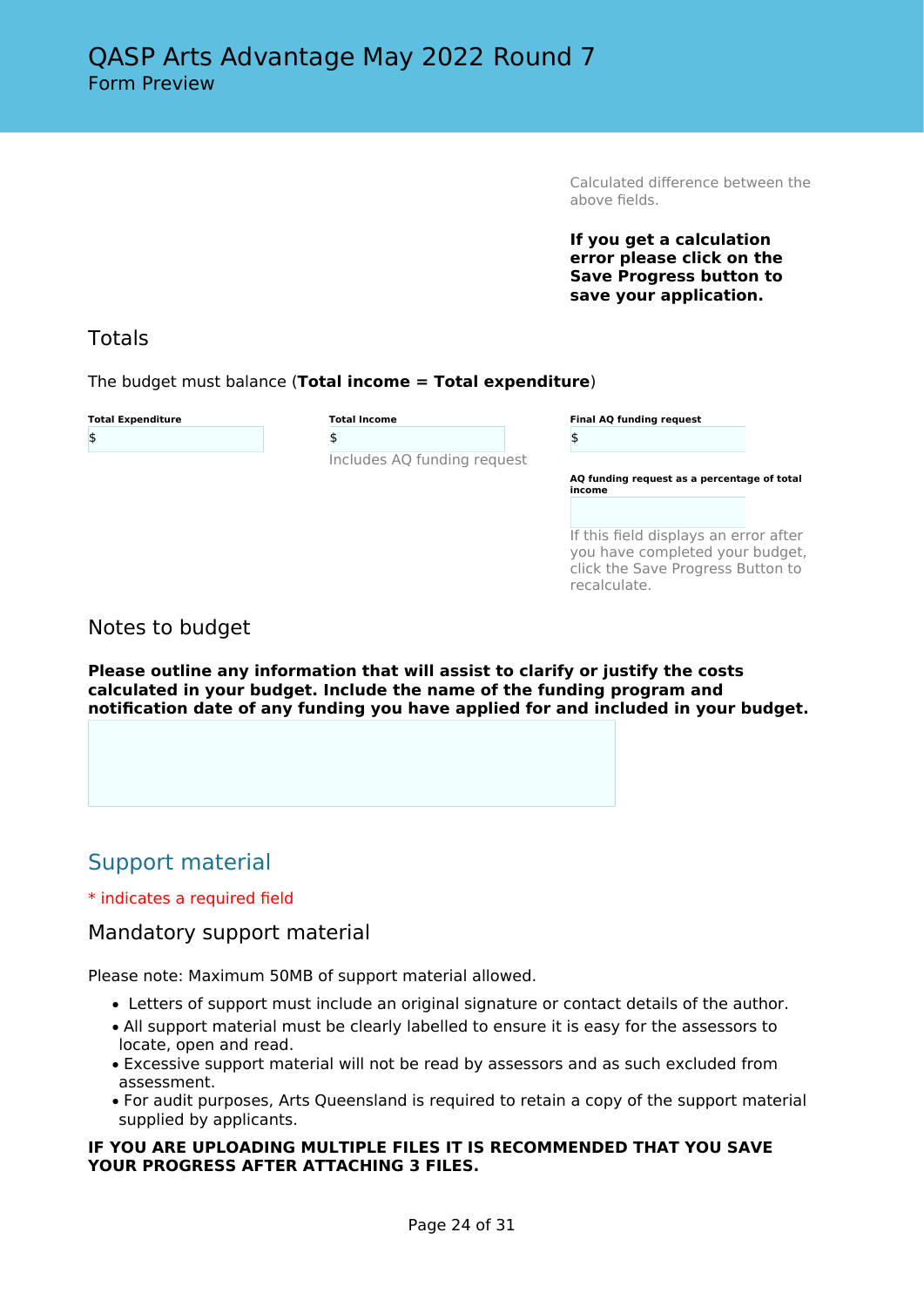#### **1. A brief CV for all key artists and arts workers (no longer than one A4 page per person) and written confirmation of their participation. \*** Attach a file:

A maximum of 3 files may be attached.

The purpose of this is to enable the assessors to determine the quality and suitability of personnel involved. Recommended no more than 5mb per attachment.

#### **2. Examples of previous work that demonstrate the quality of the event, artwork, cultural workers or artists involved in the project /program (maximum 3 files). \*** Attach a file:

A maximum of 3 files may be attached.

Please be mindful assessors will be assessing multiple applications this is limited to three of your best examples

#### **Links to additional support material for assessors:**

#### **Link 1**

Must be a URL.

#### **Link 2**

Must be a URL.

#### **Link 3**

Must be a URL.

**3. Letters of support \*** Attach a file:

A maximum of 5 files may be attached. Recommended no more than 5mb per attachment.

#### **4. Stakeholder engagement plan \*** Attach a file:

A maximum of 1 file may be attached.

#### **5. Evaluation plan \***

Attach a file:

#### **6. Confirmation of significant partnerships \***

Attach a file: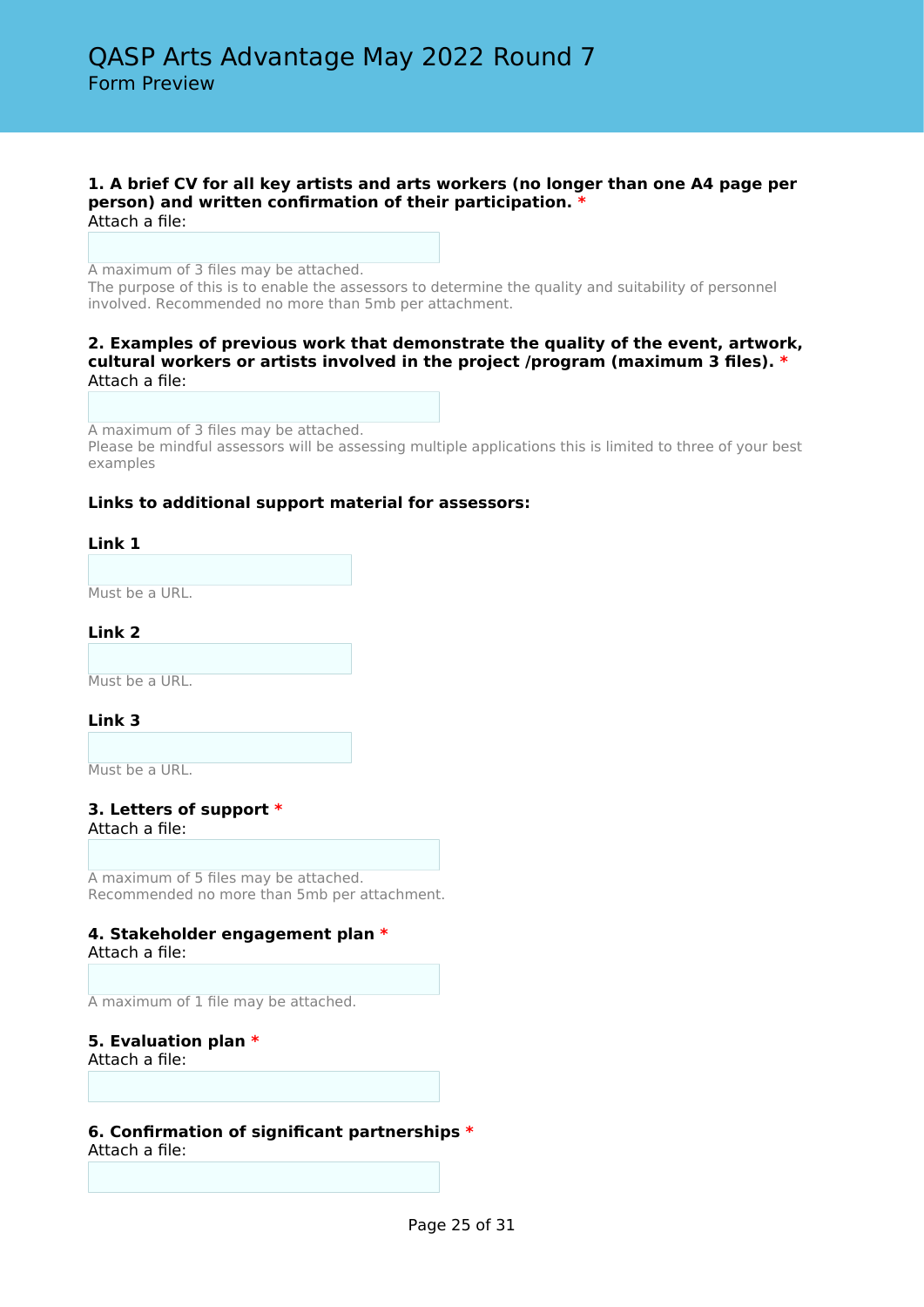A maximum of 1 file may be attached.

# Mandatory support material if applicable to your project

**7. For applications where the activity is occurring in a regional area, letters of support from Council (outlining Councils contribution) would be highly regarded. For definitions please see Arts Investment-Important Information for applicants.** Attach a file:

A maximum of 3 files may be attached. Link to **[Arts Investment-Important Information for applicants](https://publications.qld.gov.au/dataset/info-arts-funding-applicants/resource/da2106d5-22b6-4f48-a527-7d1f6f4a2dd0)** 

**8. For applications involving Aboriginal and Torres Strait Islander people please provide evidence you have followed required protocols to obtain support and confirmation of involvement from the relevant people communities and organisations.**

Attach a file:

A maximum of 3 files may be attached.

**9. For applications involving people from culturally and linguistically diverse backgrounds; people with a disability; children or young people, please provide evidence you have followed required protocols to obtain support and confirmation of involvement from the relevant communities and organisations.** Attach a file:

A maximum of 3 files may be attached.

**10. Applications involving staff of Arts portfolio statutory bodies or the Department of Communities, Housing and Digital Economy must include a covering letter stating the relevant employee's role and employment details, that the application does not relate to carrying out duties of their role and how any potential conflict of interest will be addressed.** Attach a file:

A maximum of 1 file may be attached.

**11. Applications that are supported by tertiary educational institutions must provide a statement from an authorising officer of the institution that confirms the activity is outside of core business and that the institution is also a financial partner to the project.**

Attach a file:

A maximum of 1 file may be attached.

**12. Applications that have significant involvement from an Arts Queensland shareholder company, Cultural Precinct Arts Statutory Bodies or Major Performing Arts Organisations must provide a letter from an authorised officer confirming**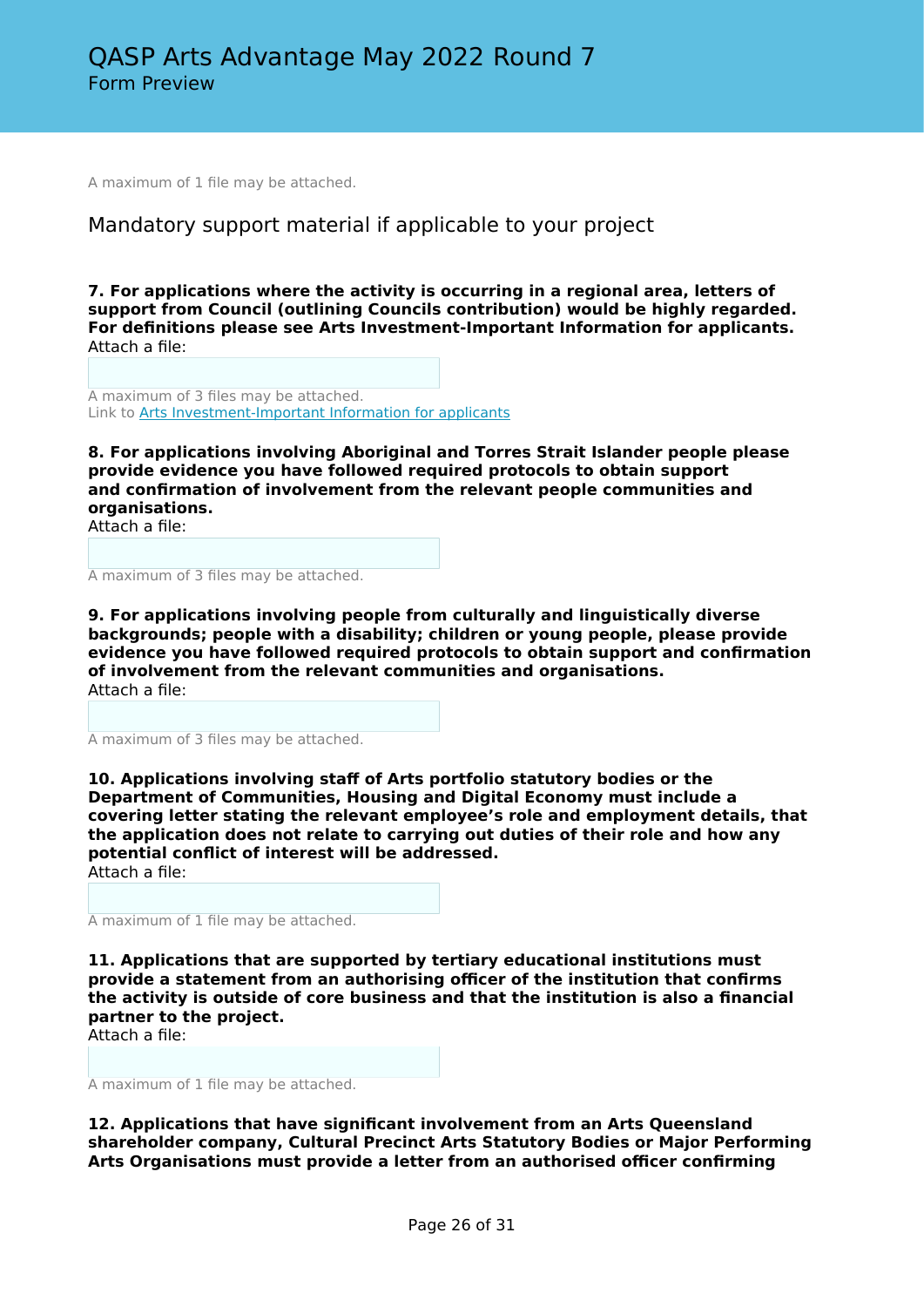### **that the activity is separate from activities already funded through Arts Queensland.**

Attach a file:

A maximum of 1 file may be attached.

#### **13. Confirmation of venues and evidence of interest from potential clients (e.g. venues, organisations, events) This demonstrates demand for your project/ program**

Attach a file:

A maximum of 3 files may be attached.

#### **14. Quotes for significant budget items over \$500.** Attach a file:

A maximum of 3 files may be attached.

# **Certification**

\* indicates a required field

# All applicants

I, the undersigned, certify that:

- I have read and I/my organisation will abide by the Queensland Arts Showcase Program Guidelines.
- I have read and I/my organisation is able to comply with all of the requirements of the application and any schedules or attachment.
- I acknowledge that if this application is successful, I/my organisation will be required to enter into a funding agreement with Arts Queensland.
- The statements in this application are true and correct to the best of my knowledge, information and belief.
- The supporting material is my own work or the work of the artists named in this application.
- I acknowledge that, if I am/ my organisation is successful, and I/my organisation will be held accountable to deliverables outlined in this application, and information provided in this application will form part of the funding agreement with Arts Queensland, along with;

a) The Guidelines pertaining to the grant fund as specified in the application. b) The application, Letter of Offer/Funding Agreement and any schedules or attachment.

- I/my organisation will keep and maintain, for a period of 5 years, the necessary records to substantiate the application outlined in this form and any progress and outcome reporting
- I/my organisation consent that information provided in this application may be used for training, systems testing or process improvement purposes by Arts Queensland staff.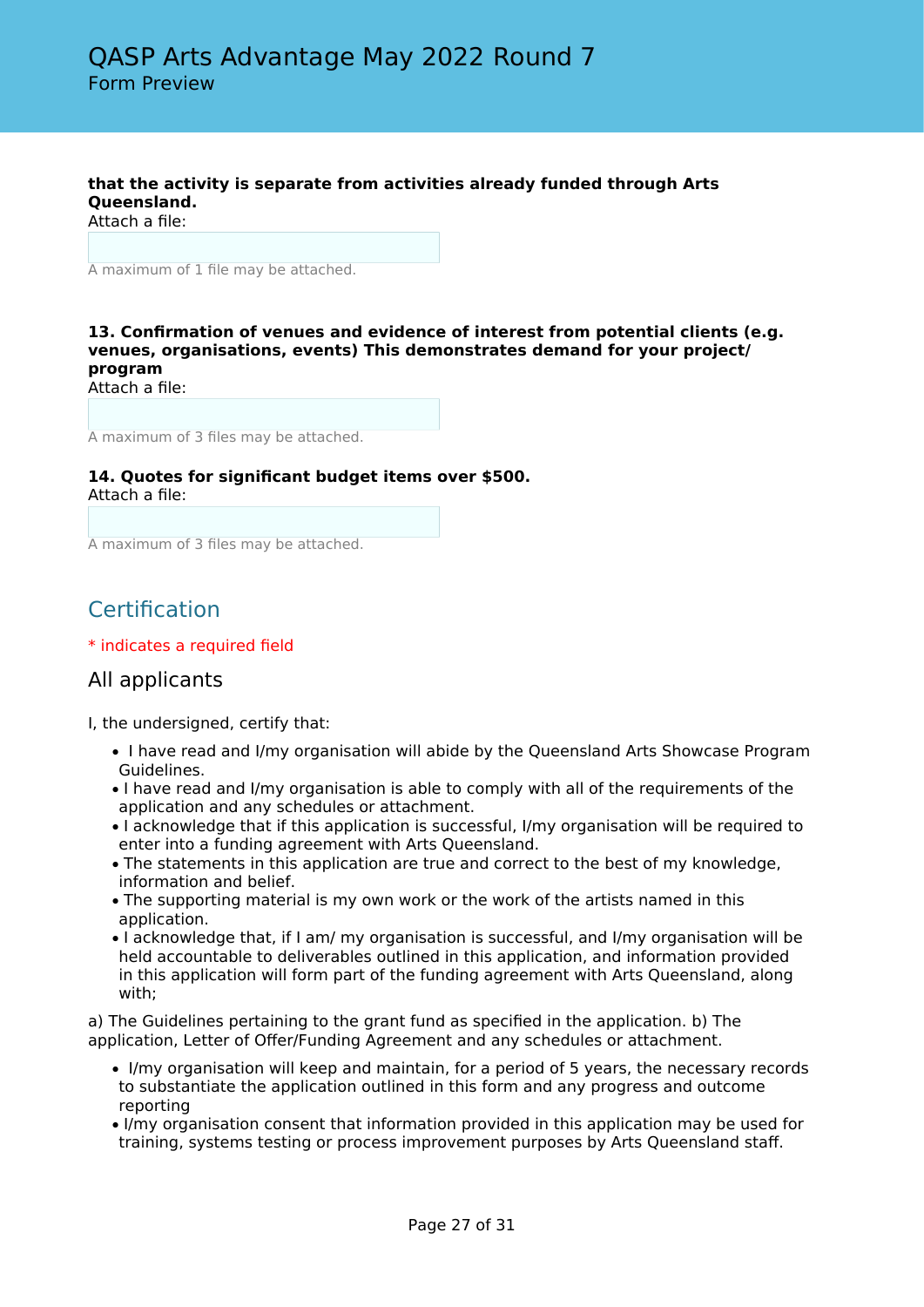- I/my organisation give permission for Arts Queensland to verify funding requested from other funding agencies in support of this project and to provide information in this application to those funding agencies for this purpose.
- I/my organisation give permission for Arts Queensland to forward my information to the most appropriate industry experts or Government representative.
- If this application is approved, I/my organisation consent to the media and Queensland's State MPs being given information about the funded project and I understand I may be contacted directly by them.
- I/my organisation consent to information about the funded project and the amount of funding received being published on Arts Queensland's website and/or the Queensland Government Open Data Portal.
- I acknowledge that, if this application is successful, I/my organisation will be held accountable to deliverables outlined in this application, and information provided in this application will form part of the funding agreement with Arts Queensland.

| I agree to the above $*$ | ○ Yes | $\circ$ No |
|--------------------------|-------|------------|
|--------------------------|-------|------------|

**For organisations groups/collectives/artist run initiatives, the person signing is the person who is authorised on behalf of the organisation to sign the contract and the Statutory Declaration and warrants they have authority to sign on behalf of the organisation group/collective/artist run initiative.**

| Name *          | Title          | First Name | Last Name |
|-----------------|----------------|------------|-----------|
|                 |                |            |           |
|                 |                |            |           |
| <b>Position</b> |                |            |           |
|                 |                |            |           |
| Date $*$        |                |            |           |
|                 | Must be a date |            |           |

# Legal Guardian

**If you are under 18 years of age, your legal guardian must complete the section below for your application to be considered eligible.**

| Legal guardian's name<br>in full.                                                              | Title          | First Name | Last Name |
|------------------------------------------------------------------------------------------------|----------------|------------|-----------|
| As legal guardian, I<br>agree to co-sign this<br>application on behalf of<br>this applicant. * | Yes            |            | No        |
| Please upload a copy<br>of your signed letter                                                  | Attach a file: |            |           |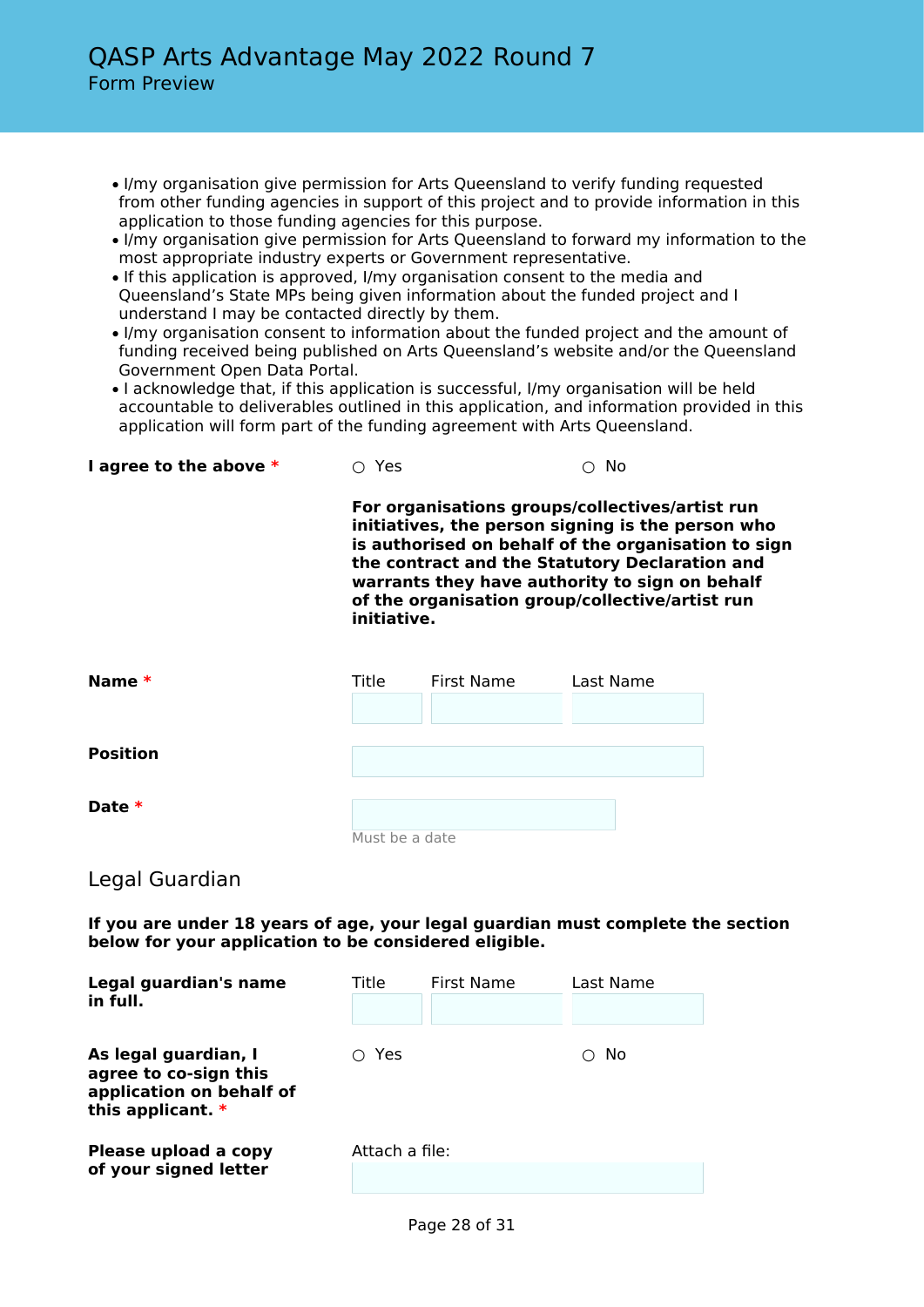**agreeing to co-sign this application on behalf of this applicant. \***

**Date \***

Must be a date.

# Arts Queensland ENews

Would you like to receive Arts Queensland email communications? We will add your First Name, Last Name, Postcode and Email and your responses below to our Vision6 email client in accordance with our Terms and Conditions [\(https://www.arts.qld.gov.au/privacy#email\)](https://www.arts.qld.gov.au/privacy#email).

| ∗                                                              | $\circ$ I wish to receive Arts Queensland eNews<br>I do not wish to receive Arts Queensland eNews                                                                                                                           |
|----------------------------------------------------------------|-----------------------------------------------------------------------------------------------------------------------------------------------------------------------------------------------------------------------------|
| I want to receive emails<br>about                              | $\Box$ All Arts Queensland enews<br>Funding opportunities<br>⊔<br>Arts sector news<br>$\perp$<br>New Performing Arts Theatre updates<br>$\Box$<br>Ten Year Roadmap<br>П                                                     |
| I am interested in<br>hearing about (select all<br>that apply) | $\Box$ Arts in schools<br>Circus and physical theatre<br>$\Box$<br>Dance<br>$\perp$<br><b>First Nations Arts</b><br>$\perp$<br>$\Box$ Film<br>Literature<br>$\perp$<br>$\square$ Music<br>$\Box$ Theatre<br>Visual art<br>П |
| ∗                                                              | $\circ$ I consent to Arts Queensland collecting and using my<br>information for communication purposes in accordance<br>with our Terms and Conditions                                                                       |

**Terms and Conditions :** [https://www.arts.qld.gov.au/](https://www.arts.qld.gov.au/privacy#email) [privacy#email](https://www.arts.qld.gov.au/privacy#email)

### Feedback

You are now coming to the end of your application process and before you **REVIEW** and click the **SUBMIT** button please take a few moments to provide some feedback.

| 1. Did you engage with a Creative         | ∩ Yes | ∩ No                                                |
|-------------------------------------------|-------|-----------------------------------------------------|
| <b>Business Advisor (CBA) through the</b> |       | The Creative Business Champions Hub provides free,  |
| RASN program in the development of        |       | expert, personalised online support to Queensland   |
| this application or the initiative design |       | artists and arts workers. Covering a range of       |
| $\ast$                                    |       | discipline areas, this service can help you develop |
|                                           |       |                                                     |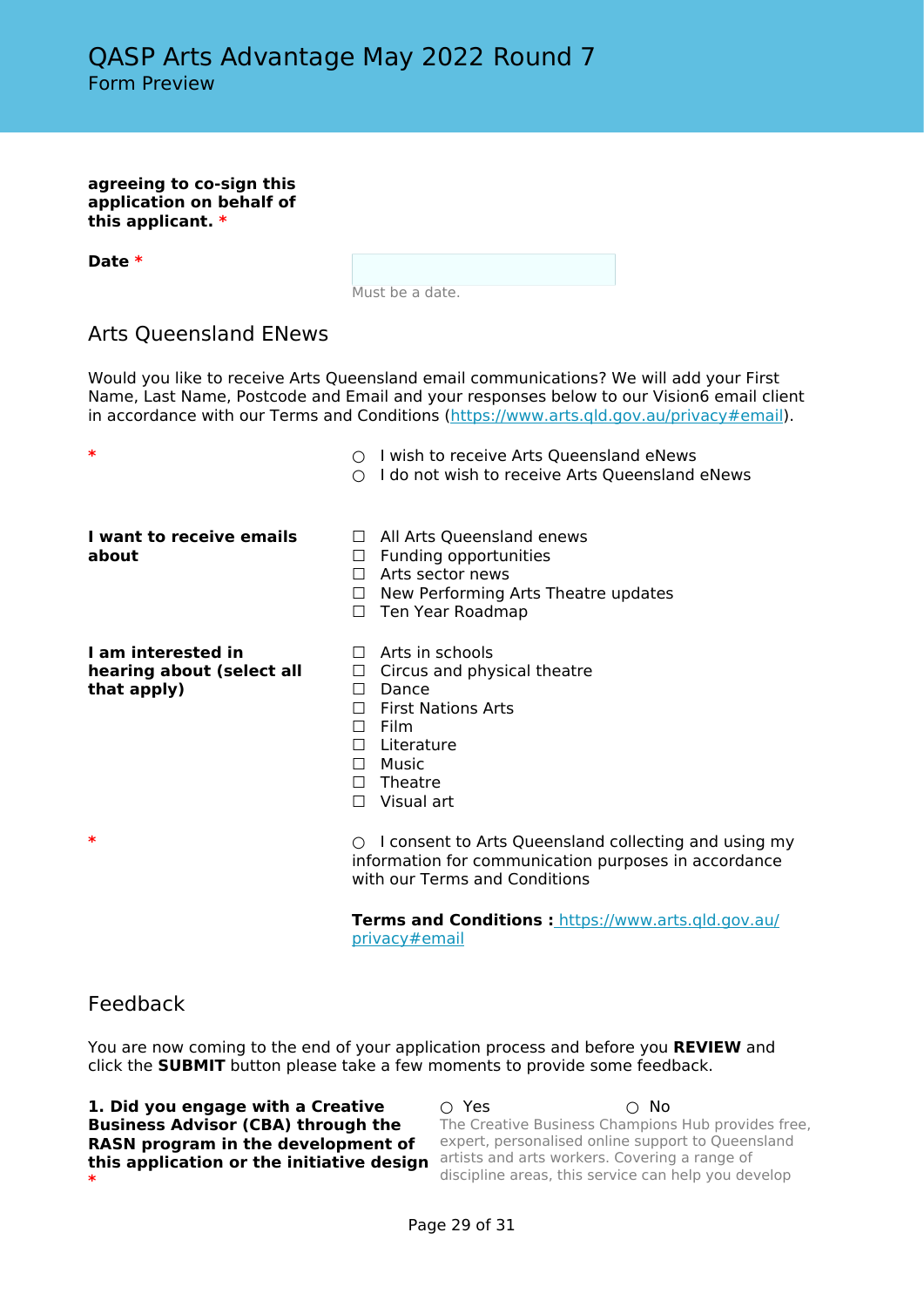arts business skills, competencies and networks to support business sustainability and growth. Find out more at: <https://rasn.org.au/cbc/>

| 2. How did you find out about the fund/ $\Box$ AQ Webpage<br>grant program?                                                                                                                                          | $\Box$ AQ Facebook<br>$\Box$ Media Release                                                                                                                                                              | □ AQ Client Manager<br>$\Box$ Word of mouth<br>$\Box$ Other   |
|----------------------------------------------------------------------------------------------------------------------------------------------------------------------------------------------------------------------|---------------------------------------------------------------------------------------------------------------------------------------------------------------------------------------------------------|---------------------------------------------------------------|
| Other, please list                                                                                                                                                                                                   |                                                                                                                                                                                                         |                                                               |
| <b>3. Did you contact AQ before or during</b> $\bigcirc$ Yes<br>the preparation of your application?                                                                                                                 |                                                                                                                                                                                                         | $\circ$ No                                                    |
| What advice/support were you seeking? $\Box$ Further detail/                                                                                                                                                         | clarification on<br>eligibility requirements application form<br>$\Box$ Further detail/<br>clarification of detail in<br>Guidelines or FAQs<br>$\Box$ Clarification on<br>mandatory support<br>material | $\Box$ Advice/support<br>with completing the<br>$\Box$ Other  |
| Other, please list                                                                                                                                                                                                   |                                                                                                                                                                                                         |                                                               |
| 4. As part of Arts Queensland's Arts<br>Acumen, there are free (optional)<br>resources available to support you<br>in applying for arts funding and<br>submitting applications. Are you aware<br>of these resources? | $\circ$ Yes                                                                                                                                                                                             | $\circ$ No                                                    |
| Did you make use of these resources to $\odot$ Yes<br>support you in writing your application?                                                                                                                       |                                                                                                                                                                                                         | $\circ$ No                                                    |
| What resources did you use?                                                                                                                                                                                          | $\Box$ Grant writing<br><b>Budget toolkit</b><br>$\Box$                                                                                                                                                 | $\Box$ Evaluation and<br>reporting resources<br>□ Procurement |
|                                                                                                                                                                                                                      | $\Box$ Budget completion<br>guide                                                                                                                                                                       | resources<br>$\Box$ Other                                     |